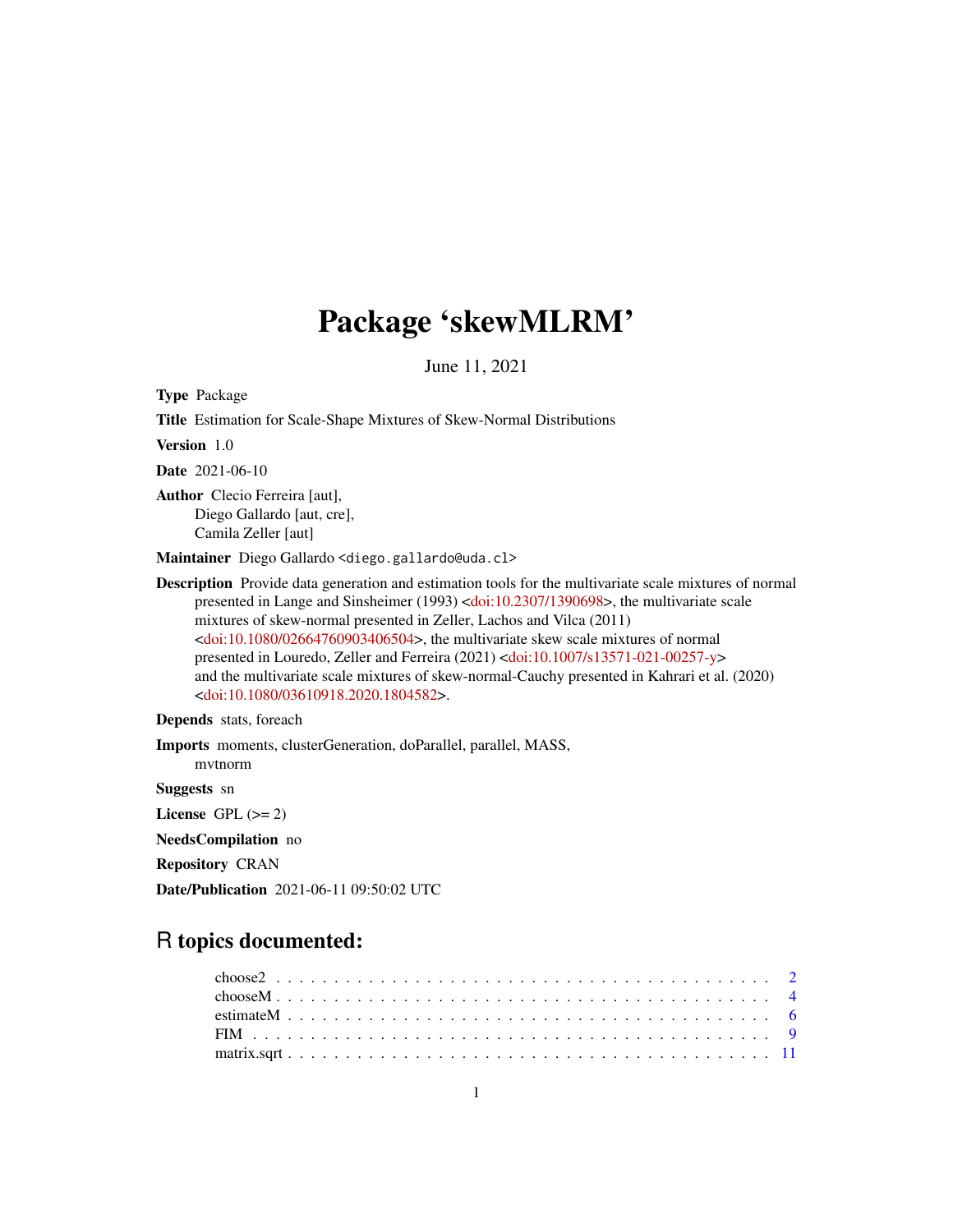#### <span id="page-1-0"></span> $2 \cos 2\theta$

| Index |  |  |  |  |  |  |  |  |  |  |  |  |  |  |  |  |  |  |  |  |  |
|-------|--|--|--|--|--|--|--|--|--|--|--|--|--|--|--|--|--|--|--|--|--|
|       |  |  |  |  |  |  |  |  |  |  |  |  |  |  |  |  |  |  |  |  |  |
|       |  |  |  |  |  |  |  |  |  |  |  |  |  |  |  |  |  |  |  |  |  |
|       |  |  |  |  |  |  |  |  |  |  |  |  |  |  |  |  |  |  |  |  |  |
|       |  |  |  |  |  |  |  |  |  |  |  |  |  |  |  |  |  |  |  |  |  |
|       |  |  |  |  |  |  |  |  |  |  |  |  |  |  |  |  |  |  |  |  |  |
|       |  |  |  |  |  |  |  |  |  |  |  |  |  |  |  |  |  |  |  |  |  |
|       |  |  |  |  |  |  |  |  |  |  |  |  |  |  |  |  |  |  |  |  |  |
|       |  |  |  |  |  |  |  |  |  |  |  |  |  |  |  |  |  |  |  |  |  |
|       |  |  |  |  |  |  |  |  |  |  |  |  |  |  |  |  |  |  |  |  |  |

| choose2 | Select a distribution in the MSMN, MSSMN, MSMSN or/and MSMSNC |
|---------|---------------------------------------------------------------|
|         | classes and perform covariates selection.                     |

# Description

choose2 select a model inside the multivariate scale mixtures of normal (MSMN), the multivariate scale mixtures of skew-normal (MSMSN), the multivariate skew scale mixtures of normal (MSSMN) or/and the multivariate scale mixtures of skew-normal-Cauchy (MSMSNC) classes. See details for supported distributions within each class. Then, implement the covariates selection based on the significance, the Akaike's information criteria (AIC) or Schwartz's information criteria (BIC).

#### Usage

 $choose2(y, X = NULL, max.iter = 1000, prec = 1e-04, class = "MSMN",$ est.var = TRUE, criteria = "AIC", criteria.cov = "significance", significance = 0.05, cluster = FALSE)

# Arguments

| y            | The multivariate vector of responses. The univariate case also is supported.                                                                                |
|--------------|-------------------------------------------------------------------------------------------------------------------------------------------------------------|
| X            | The regressor matrix.                                                                                                                                       |
| max.iter     | The maximum number of iterations.                                                                                                                           |
| prec         | The convergence tolerance for parameters.                                                                                                                   |
| class        | class in which will be performed a distribution: MSMN (default), MSSMN,<br>MSMSN, MSMSNC or ALL (which consider all the mentioned classes). See<br>details. |
| est.var      | Logical. If TRUE the standard errors are estimated.                                                                                                         |
| criteria     | criteria to perform the selection model: AIC (default) or BIC.                                                                                              |
| criteria.cov | criteria to perform the covariates selection: significance (default), AIC or BIC.                                                                           |
| significance | the level of significance to perform the covariate selection. By default is 0.05.                                                                           |
| cluster      | logical. If TRUE, parallel computing is used. FALSE is the default value.                                                                                   |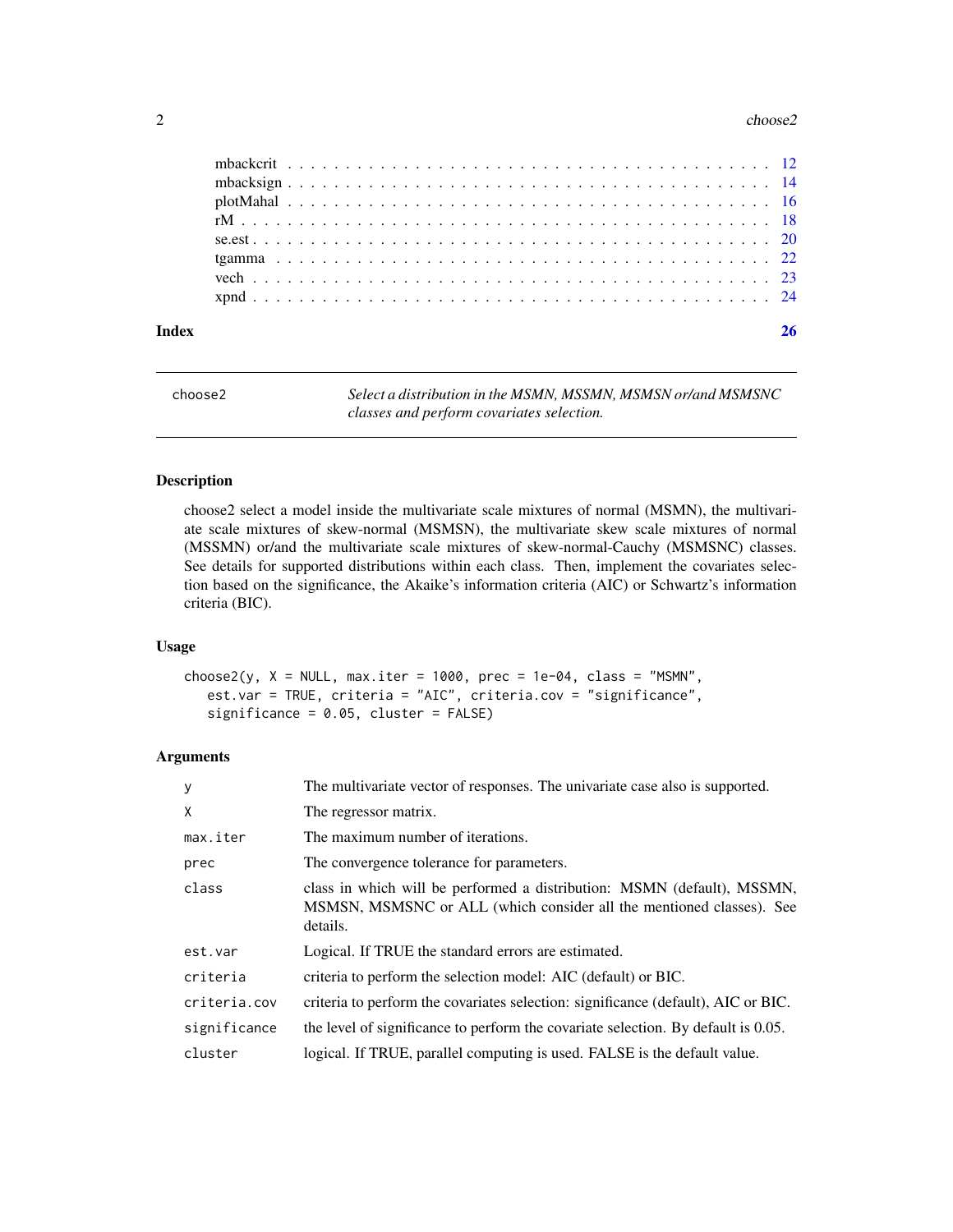#### choose2 3

#### Details

Supported models are:

In MSMN class: multivariate normal (MN), multivariate Student t (MT), multivariate slash (MSL), multivariate contaminated normal (MCN). See Lange and Sinsheimer (1993) for details.

In MSMSN class: multivariate skew-normal (MSN), multivariate skew-T (MSTT), multivariate skew-slash (MSSL2), multivariate skew-contaminated normal (MSCN2). See Zeller, Lachos and Vilca-Labra (2011) for details.

In MSSMN class: MSN, multivariate skew-t-normal (MSTN), multivariate skew-slash normal (MSSL), multivariate skew-contaminated normal (MSCN). See Louredo, Zeller and Ferreira (2021) for details.

In MSMSNC class: multivariate skew-normal-Cauchy (MSNC), multivariate skew-t-Expected-Cauchy (MSTEC), multivariate skew-slash-Expected-Cauchy (MSSLEC), multivariate skew-contaminated-Expected-Cauchy (MSCEC). See Kahrari et al. (2020) for details.

Note: the MSN distribution belongs to both, MSMSN and MSSMN classes.

#### Value

|            | fitted.models A vector with the fitted models                                                  |
|------------|------------------------------------------------------------------------------------------------|
|            | selected.model Selected model based on the specified criteria (AIC or BIC)                     |
| comment    | A comment indicating how many coefficients were eliminated                                     |
| estimate   | A matrix with the estimates (and standard errors, if est.var=TRUE) for the se-<br>lected model |
| logLik     | The log-likelihood function evaluated in the estimated parameters for the se-<br>lected model  |
| AIC        | Akaike's Information Criterion for the selected model                                          |
| <b>BIC</b> | Bayesian's Information Criterion for the selected model                                        |
| conv       | An integer code for the selected model. 0 indicates successful completion. 1<br>otherwise.     |

#### Author(s)

Clecio Ferreira, Diego Gallardo and Camila Zeller

#### References

Kahrari, F., Arellano-Valle, R.B., Ferreira, C.S., Gallardo, D.I. (2020) Some Simulation/computation in multivariate linear models of scale mixtures of skew-normal-Cauchy distributions. Communications in Statistics - Simulation and Computation. In press. DOI: 10.1080/03610918.2020.1804582

Lange, K., Sinsheimer, J.S. (1993). Normal/independent distributions and their applications in robust regression. Journal of Computational and Graphical Statistics 2, 175-198.

Louredo, G.M.S., Zeller, C.B., Ferreira, C.S. (2021). Estimation and influence diagnostics for the multivariate linear regression models with skew scale mixtures of normal distributions. Sankhya B. In press. DOI: 10.1007/s13571-021-00257-y

Zeller, C.B., Lachos, V.H., Vilca-Labra, F.E. (2011). Local influence analysis for regression models with scale mixtures of skew-normal distributions. Journal of Applied Statistics 38, 343-368.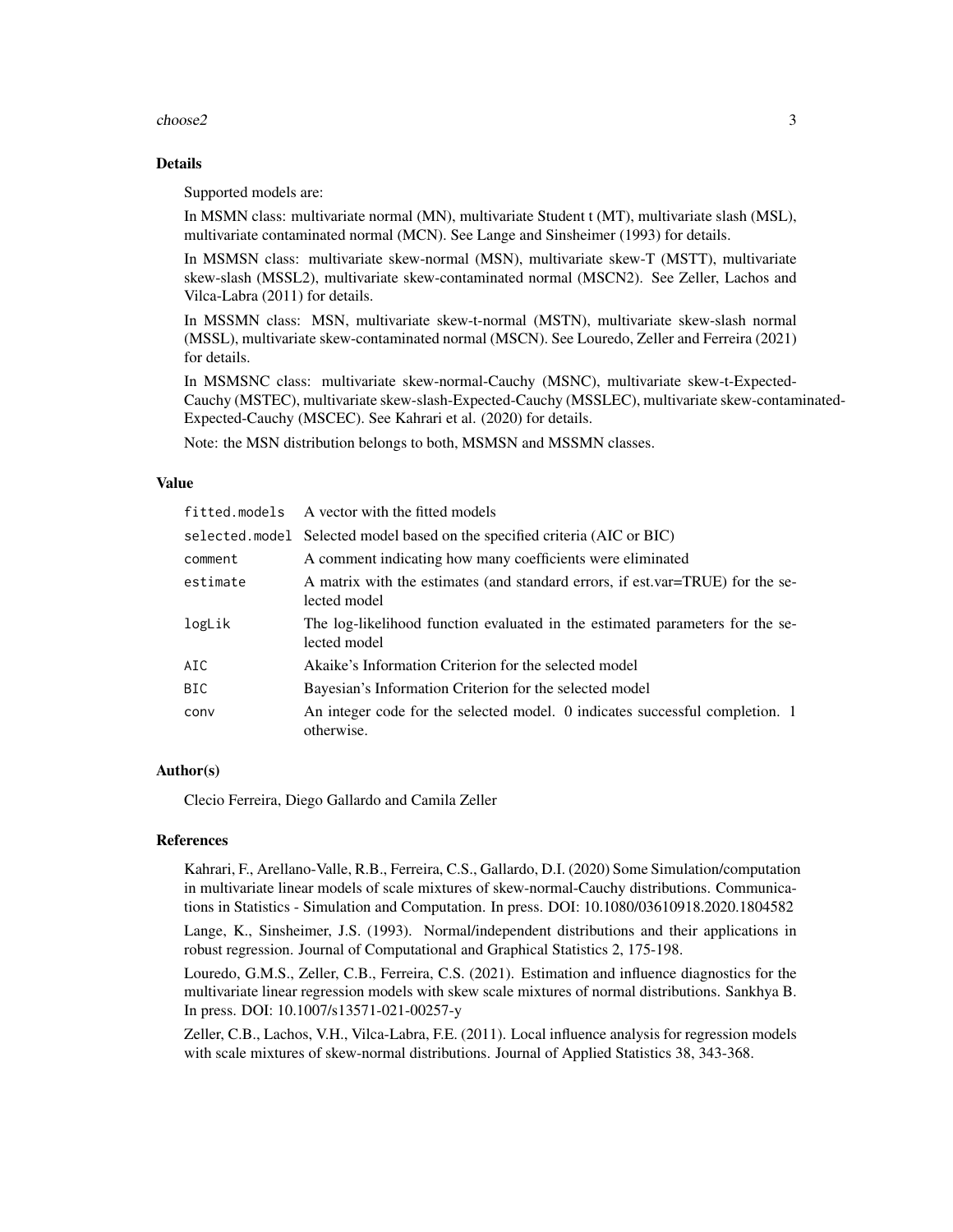#### Examples

```
data(ais, package="sn") ##Australian Institute of Sport data set
attach(ais)
##It is considered a bivariate regression model
##with Hg and SSF as response variables and
##Hc, Fe, Bfat and LBM as covariates
y<-cbind(Hg,SSF)
n <-nrow(y); m <-ncol(y)
X.aux=model.matrix(~Hc+Fe+Bfat+LBM)
p<-ncol(X.aux)
X < -array(\emptyset, dim = c(2*p, m, n))for(i in 1:n) {
    X[1:p,1,i]=X.aux[i,,drop=FALSE]
    X[p+1:p,2,i]=X.aux[i,,drop=FALSE]
}
##See the covariate matrix X
##X
##Select a distribution within the MSMN class. Then, perform covariate
##selection based on the significance
choose2(y, X, class="MSMN")
##Identical process within the MSSMN class.
##may take some time on some systems
choose2(y, X, class="MSSMN")
```
chooseM *Choose a distribution in the MSMN, MSMSN, MSSMN and MSMSNC classes*

#### **Description**

choose.xxx select a model inside the xxx class, where xxx is the multivariate scale mixtures of normal (MSMN), the multivariate scale mixtures of skew-normal (MSMSN), the multivariate skew scale mixtures of normal (MSSMN) or the multivariate scale mixtures of skew-normal-Cauchy (MSMSNC) classes. See details for supported distributions within each class. choose.models select a model among the MSMN, MSMSN, MSSMN and MSMSNC classes.

#### Usage

```
choose.MSMN(y, X = NULL, max.iter = 1000, prec = 1e-4,
       est.var = TRUE, criteria = "AIC", cluster = FALSE)
choose.MSMSN(y, X = NULL, max.iter = 1000, prec = 1e-4,
       est.var = TRUE, criteria = "AIC", cluster = FALSE)
choose.MSSMN(y, X = NULL, max.iter = 1000, prec = 1e-4,
        est.var = TRUE, criteria = "AIC", cluster = FALSE)
choose.MSMSNC(y, X = NULL, max.iter = 1000, prec = 1e-4,
       est.var = TRUE, criteria = "AIC", cluster = FALSE)
choose.models(y, X = NULL, max.iter = 1000, prec = 1e-4,
       est.var = TRUE, criteria = "AIC", cluster = FALSE)
```
<span id="page-3-0"></span>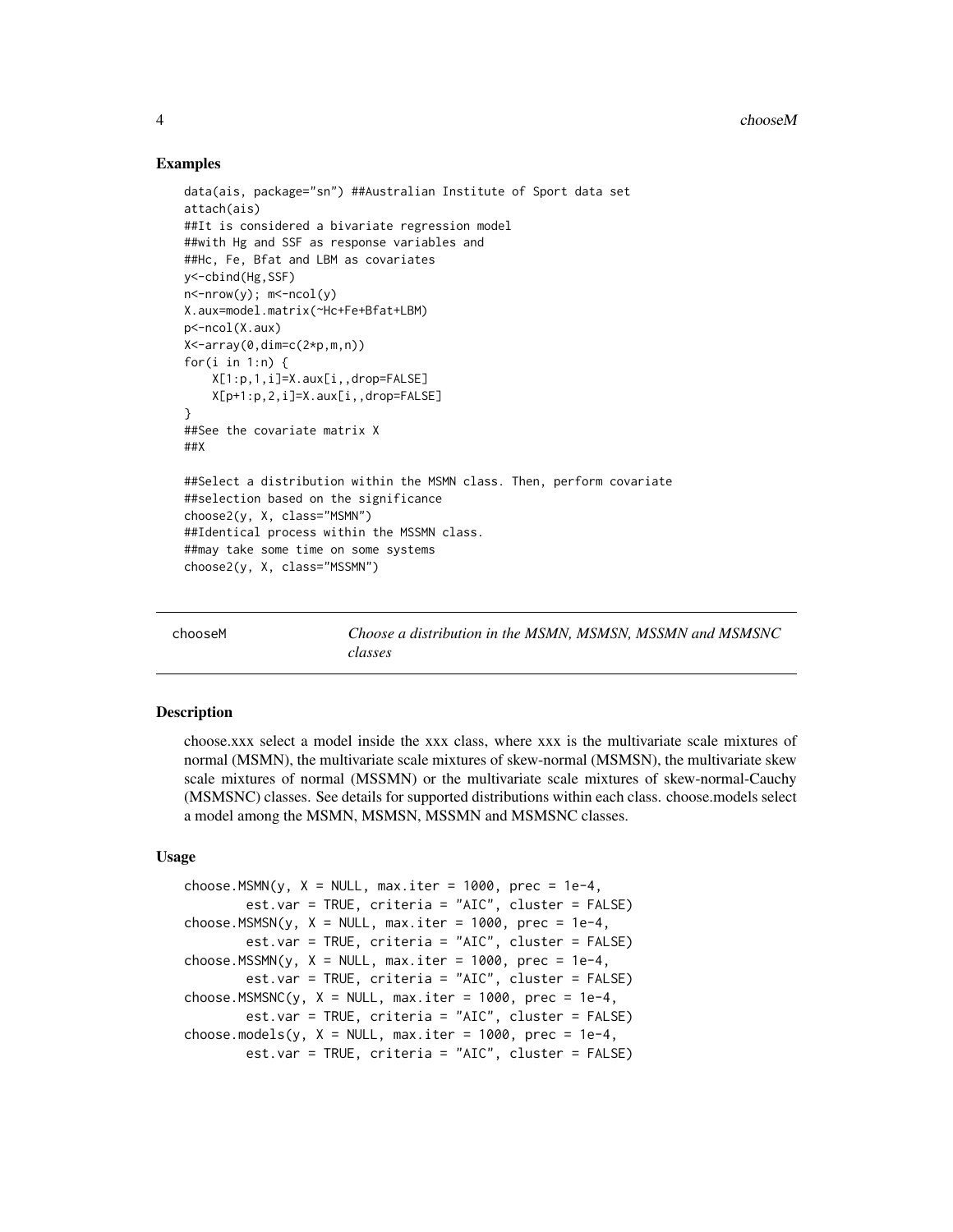#### $chooseM$  5

#### **Arguments**

| $\mathsf{V}$ | The multivariate vector of responses. The univariate case also is supported. |
|--------------|------------------------------------------------------------------------------|
| X            | The regressor matrix.                                                        |
| max.iter     | The maximum number of iterations.                                            |
| prec         | The convergence tolerance for parameters.                                    |
| est.var      | Logical. If TRUE the standard errors are estimated.                          |
| criteria     | criteria to perform the selection model: AIC (default) or BIC.               |
| cluster      | logical. If TRUE, parallel computing is used. FALSE is the default value.    |

# Details

Supported models are:

In MSMN class: multivariate normal (MN), multivariate Student t (MT), multivariate slash (MSL), multivariate contaminated normal (MCN). See Lange and Sinsheimer (1993) for details.

In MSMSN class: multivariate skew-normal (MSN), multivariate skew-T (MSTT), multivariate skew-slash (MSSL2), multivariate skew-contaminated normal (MSCN2). See Zeller, Lachos and Vilca-Labra (2011) for details.

In MSSMN class: MSN, multivariate skew-t-normal (MSTN), multivariate skew-slash normal (MSSL), multivariate skew-contaminated normal (MSCN). See Louredo, Zeller and Ferreira (2021) for details.

In MSMSNC class: multivariate skew-normal-Cauchy (MSNC), multivariate skew-t-Expected-Cauchy (MSTEC), multivariate skew-slash-Expected-Cauchy (MSSLEC), multivariate skew-contaminated-Expected-Cauchy (MSCEC). See Kahrari et al. (2020) for details.

Note: the MSN distribution belongs to both, MSMSN and MSSMN classes.

# Value

A list containing the following components:

|            | fitted.models A vector with the fitted models                                                  |
|------------|------------------------------------------------------------------------------------------------|
|            | selected model Selected model based on the specified criteria (AIC or BIC)                     |
| estimate   | A matrix with the estimates (and standard errors, if est.var=TRUE) for the se-<br>lected model |
| logLik     | The log-likelihood function evaluated in the estimated parameters for the se-<br>lected model  |
| AIC        | Akaike's Information Criterion for the selected model                                          |
| BIC        | Bayesian's Information Criterion for the selected model                                        |
| iterations | the number of iterations until convergence (if attached) for the selected model                |
| conv       | An integer code for the selected model. 0 indicates successful completion. 1<br>otherwise.     |

#### Note

This function does not consider selection of covariates.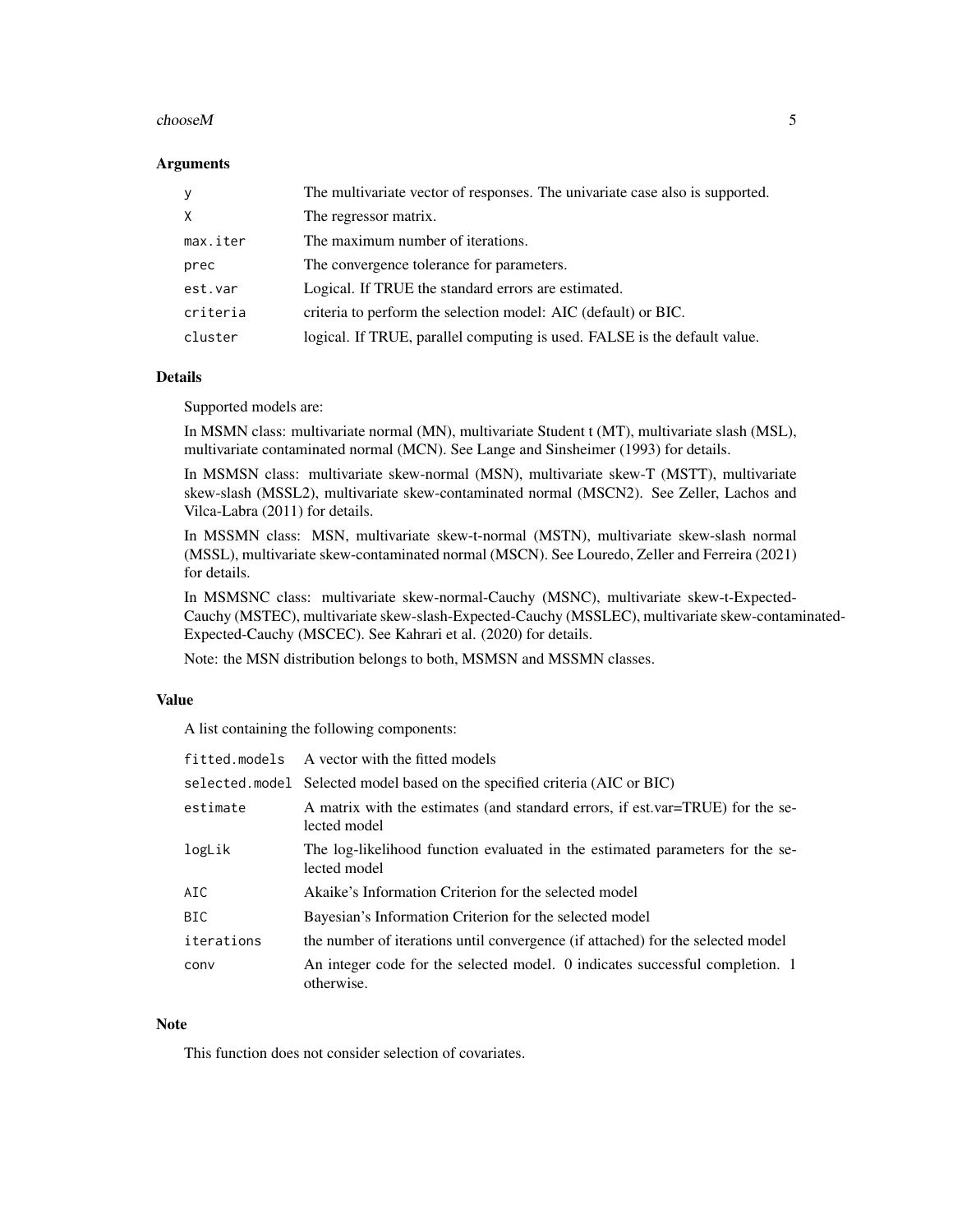#### <span id="page-5-0"></span>Author(s)

Clecio Ferreira, Diego Gallardo and Camila Zeller

# References

Kahrari, F., Arellano-Valle, R.B., Ferreira, C.S., Gallardo, D.I. (2020) Some Simulation/computation in multivariate linear models of scale mixtures of skew-normal-Cauchy distributions. Communications in Statistics - Simulation and Computation. In press. DOI: 10.1080/03610918.2020.1804582

Lange, K., Sinsheimer, J.S. (1993). Normal/independent distributions and their applications in robust regression. Journal of Computational and Graphical Statistics 2, 175-198.

Louredo, G.M.S., Zeller, C.B., Ferreira, C.S. (2021). Estimation and influence diagnostics for the multivariate linear regression models with skew scale mixtures of normal distributions. Sankhya B. In press. DOI: 10.1007/s13571-021-00257-y

Zeller, C.B., Lachos, V.H., Vilca-Labra, F.E. (2011). Local influence analysis for regression models with scale mixtures of skew-normal distributions. Journal of Applied Statistics 38, 343-368.

#### Examples

```
data(ais, package="sn") ##Australian Institute of Sport data set
attach(ais)
##It is considered a bivariate regression model
##with Hg and SSF as response variables and
##Hc, Fe, Bfat and LBM as covariates
y<-cbind(Hg,SSF)
n<-nrow(y); m<-ncol(y)
X.aux=model.matrix(~Hc+Fe+Bfat+LBM)
p<-ncol(X.aux)
X<-array(0,dim=c(2*p,m,n))
for(i in 1:n) {
    X[1:p,1,i]=X.aux[i,,drop=FALSE]
   X[p+1:p,2,i]=X.aux[i,,drop=FALSE]
}
##See the covariate matrix X
##X
##Select a distribution within the MSMN class.
choose.MSMN(y,X)
##Identical process within the MSSMN class.
##may take some time on some systems
```
choose.MSSMN(y,X)

estimateM *Fitting a model in the MSMN, MSMSN, MSSMN and MSMSNC classes*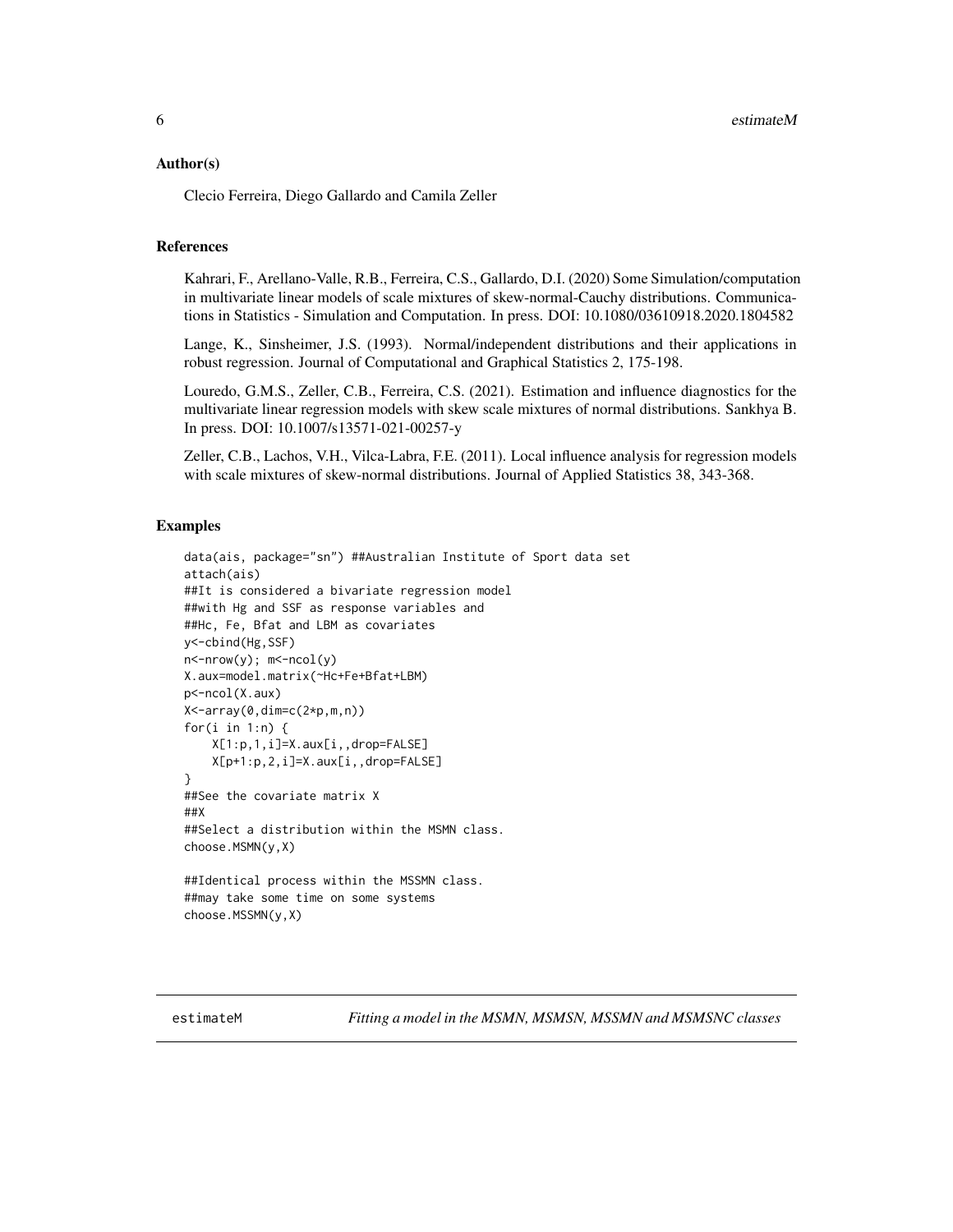#### estimateM 7

#### Description

estimate.Mxxx computes the maximum likelihood estimates for the distribution xxx, where xxx is any supported model in the multivariate scale mixtures of normal (MSMN), multivariate scale mixtures of skew-normal (MSMSN), multivariate skew scale mixtures of normal (MSSMN) or multivariate scale mixtures of skew-normal-Cauchy (MSMSNC) classes. See details for supported distributions.

#### Usage

```
estimate.MN(y, X, max.iter = 1000, prec = 1e-04, est.var = TRUE)
estimate.MT(y, X, max.iter = 1000, prec = 1e-04, est.var = TRUE)
estimate.MSL(y, X, max.iter = 1000, prec = 1e-04, est.var = TRUE)
estimate.MCN(y, X, max.iter = 1000, prec = 1e-04, est.var = TRUE)
estimate.MSN(y, X, max.iter = 1000, prec = 1e-04, est.var = TRUE)
estimate.MSTN(y, X, max.iter = 1000, prec = 1e-04, est.var = TRUE)estimate.MSSL(y, X, max.iter = 1000, prec = 1e-04, est.var = TRUE)
estimate.MSCN(y, X, max.iter = 1000, prec = 1e-04, est.var = TRUE)
estimate.MSTT(y, X, max.iter = 1000, prec = 1e-04, est.var = TRUE)
estimate.MSSL2(y, X, max.iter = 1000, prec = 1e-04, est.var = TRUE)
estimate.MSCN2(y, X, max.iter = 1000, prec = 1e-04, est.var = TRUE)
estimate.MSNC(y, X, max.iter = 1000, prec = 1e-04, est.var = TRUE)
estimate.MSTEC(y, X, max.iter = 1000, prec = 1e-04, est.var = TRUE)
estimate.MSSLEC(y, X, max.iter = 1000, prec = 1e-04, est.var = TRUE)
estimate.MSCEC(y, X, max.iter = 1000, prec = 1e-04, est.var = TRUE)
```
#### Arguments

| <b>V</b> | The multivariate vector of responses. The univariate case also is supported. |
|----------|------------------------------------------------------------------------------|
| X        | The regressor matrix.                                                        |
| max.iter | The maximum number of iterations.                                            |
| prec     | The convergence tolerance for parameters.                                    |
| est.var  | Logical. If TRUE the standard errors are estimated.                          |
|          |                                                                              |

#### Details

Supported models are:

In MSMN class: multivariate normal (MN), multivariate Student t (MT), multivariate slash (MSL), multivariate contaminated normal (MCN). See Lange and Sinsheimer (1993) for details.

In MSMSN class: multivariate skew-normal (MSN), multivariate skew-T (MSTT), multivariate skew-slash (MSSL2), multivariate skew-contaminated normal (MSCN2). See Zeller, Lachos and Vilca-Labra (2011) for details.

In MSSMN class: MSN, multivariate skew-t-normal (MSTN), multivariate skew-slash normal (MSSL), multivariate skew-contaminated normal (MSCN). See Louredo, Zeller and Ferreira (2021) for details.

In MSMSNC class: multivariate skew-normal-Cauchy (MSNC), multivariate skew-t-Expected-Cauchy (MSTEC), multivariate skew-slash-Expected-Cauchy (MSSLEC), multivariate skew-contaminated-Expected-Cauchy (MSCEC). See Kahrari et al. (2020) for details.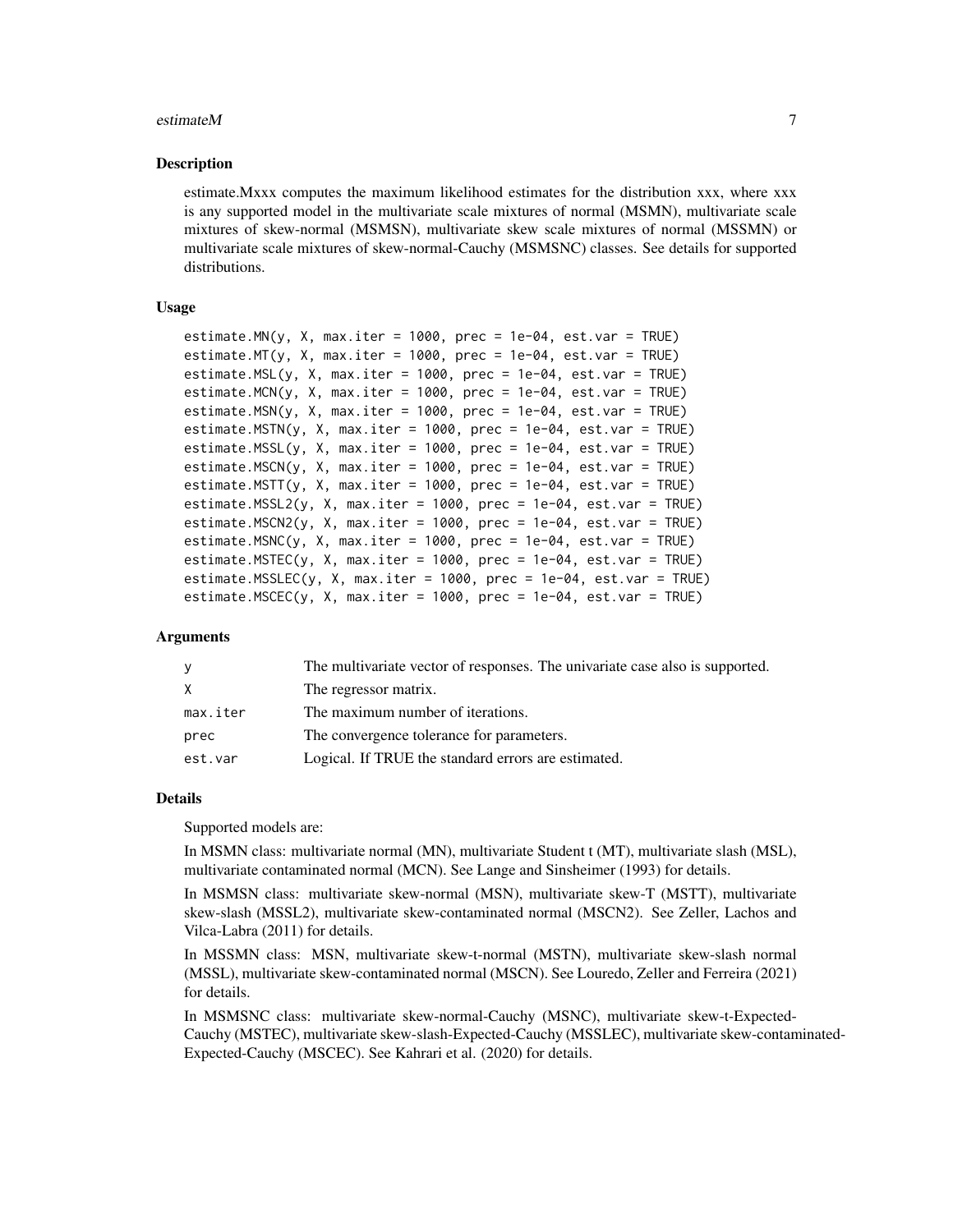Note: the MSN distribution belongs to both, MSMSN and MSSMN classes.

#### Value

A list containing the following components:

| estimate   | A matrix with the estimates (and standard errors, if est.var=TRUE)                |
|------------|-----------------------------------------------------------------------------------|
| nu         | The estimated nu (only for MSTT, MSSL2, MSCN2, MSTEC, MSSLEC and<br>MSCEC models) |
| gamma      | The estimated gamma (only for MSCN2 and MSCEC models)                             |
| logLik     | The log-likelihood function evaluated in the estimated parameters                 |
| AIC        | Akaike's Information Criterion                                                    |
| <b>BIC</b> | Bayesian's Information Criterion                                                  |
| iterations | the number of iterations until convergence (if attached)                          |
| time       | execution time in seconds                                                         |
| conv       | An integer code. 0 indicates successful completion. 1 otherwise.                  |

### Author(s)

Clecio Ferreira, Diego Gallardo and Camila Zeller

#### **References**

Kahrari, F., Arellano-Valle, R.B., Ferreira, C.S., Gallardo, D.I. (2020) Some Simulation/computation in multivariate linear models of scale mixtures of skew-normal-Cauchy distributions. Communications in Statistics - Simulation and Computation. In press. DOI: 10.1080/03610918.2020.1804582

Lange, K., Sinsheimer, J.S. (1993). Normal/independent distributions and their applications in robust regression. Journal of Computational and Graphical Statistics 2, 175-198.

Louredo, G.M.S., Zeller, C.B., Ferreira, C.S. (2021). Estimation and influence diagnostics for the multivariate linear regression models with skew scale mixtures of normal distributions. Sankhya B. In press. DOI: 10.1007/s13571-021-00257-y

Zeller, C.B., Lachos, V.H., Vilca-Labra, F.E. (2011). Local influence analysis for regression models with scale mixtures of skew-normal distributions. Journal of Applied Statistics 38, 343-368.

# Examples

```
data(ais, package="sn") ##Australian Institute of Sport data set
attach(ais)
##It is considered a bivariate regression model
##with Hg and SSF as response variables and
##Hc, Fe, Bfat and LBM as covariates
y<-cbind(Hg,SSF)
n <-nrow(y); m <-ncol(y)
X.aux=model.matrix(~Hc+Fe+Bfat+LBM)
p<-ncol(X.aux)
X<-array(0,dim=c(2*p,m,n))
for(i in 1:n) {
```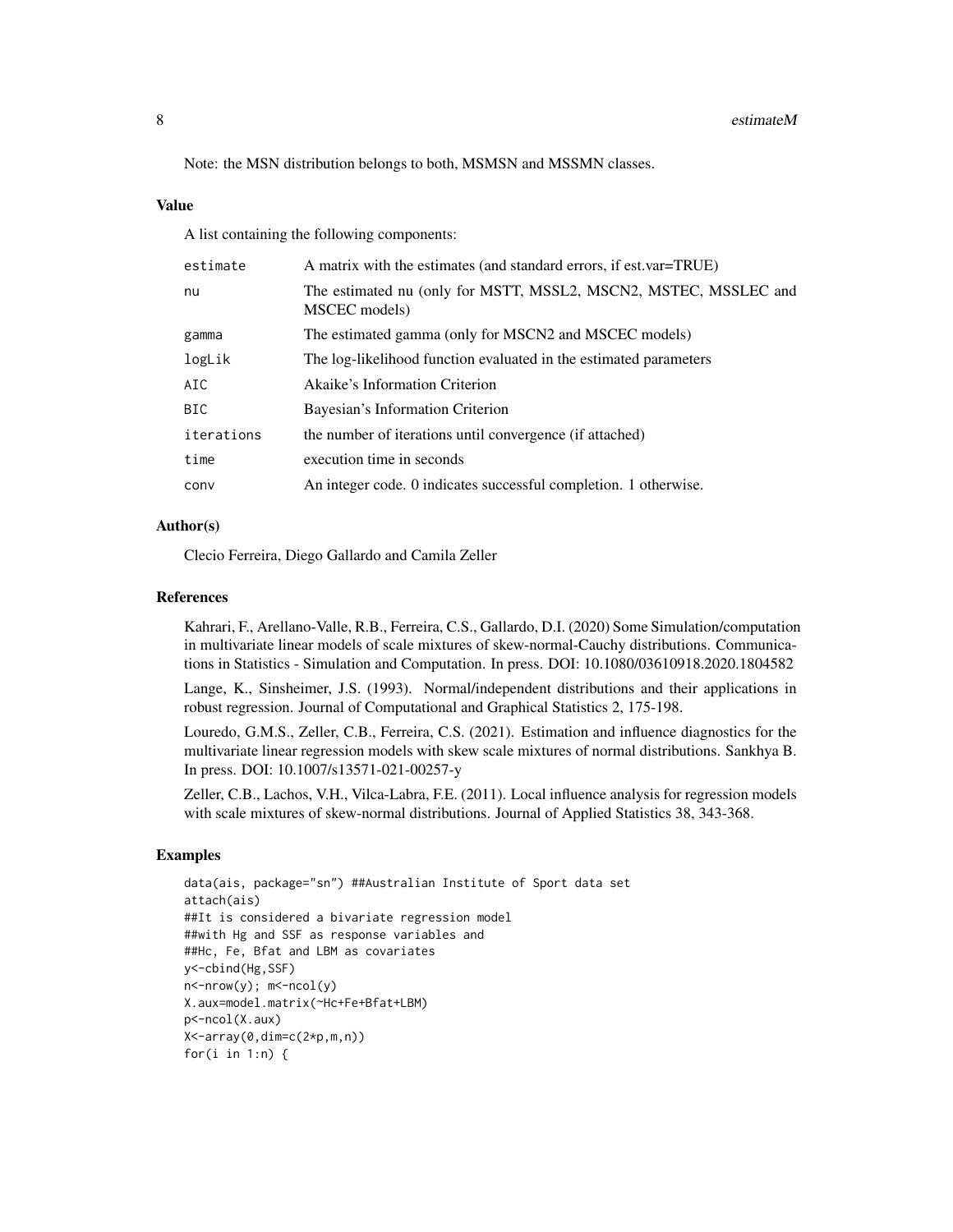```
FIM 99
```

```
X[1:p,1,i]=X.aux[i,,drop=FALSE]
   X[p+1:p,2,i]=X.aux[i,,drop=FALSE]
}
##See the covariate matrix X
##X
estimate.MN(y, X) ##Estimate the parameters for the MN regression model
estimate.MT(y, X) ##Estimate the parameters for the MT regression model
##may take some time on some systems
estimate.MSSL(y, X) ##Estimate the parameters for the MSSL regression model
estimate.MSTT(y, X) ##Estimate the parameters for the MSTT regression model
estimate.MSNC(y, X) ##Estimate the parameters for the MSNC regression model
estimate.MSCEC(y, X) ##Estimate the parameters for the MSCEC regression model
```
Observed Fisher information matrix for distributions in the MSMN, *MSMSN, MSSMN and MSMSNC classes.*

#### Description

FI.xxx computes the observed Fisher information (FI) matrix for the distribution xxx, where xxx is any supported model in the multivariate scale mixtures of normal (MSMN), multivariate scale mixtures of skew-normal (MSMSN), multivariate skew scale mixtures of normal (MSSMN) or multivariate scale mixtures of skew-normal-Cauchy (MSMSNC) classes. See details for supported distributions.

# Usage

```
FI.MN(P, y, X)
FI.MT(P, y, X)
FI.MSL(P, y, X)
FI.MCN(P, y, X)
FI.MSN(P, y, X)
FI.MSTN(P, y, X)
FI.MSSL(P, y, X)
FI.MSCN(P, y, X)
FI.MSTT(P, y, X, nu)
FI.MSSL2(P, y, X, nu)
FI.MSCN2(P, y, X, nu, gamma)
FI.MSNC(P, y, X)
FI.MSTEC(P, y, X, nu)
FI.MSSLEC(P, y, X, nu)
FI.MSCEC(P, y, X, nu, gamma)
```
#### Arguments

P the estimated parameters returned by a function of the form estimate.xxx, where xxx is a supported distribution.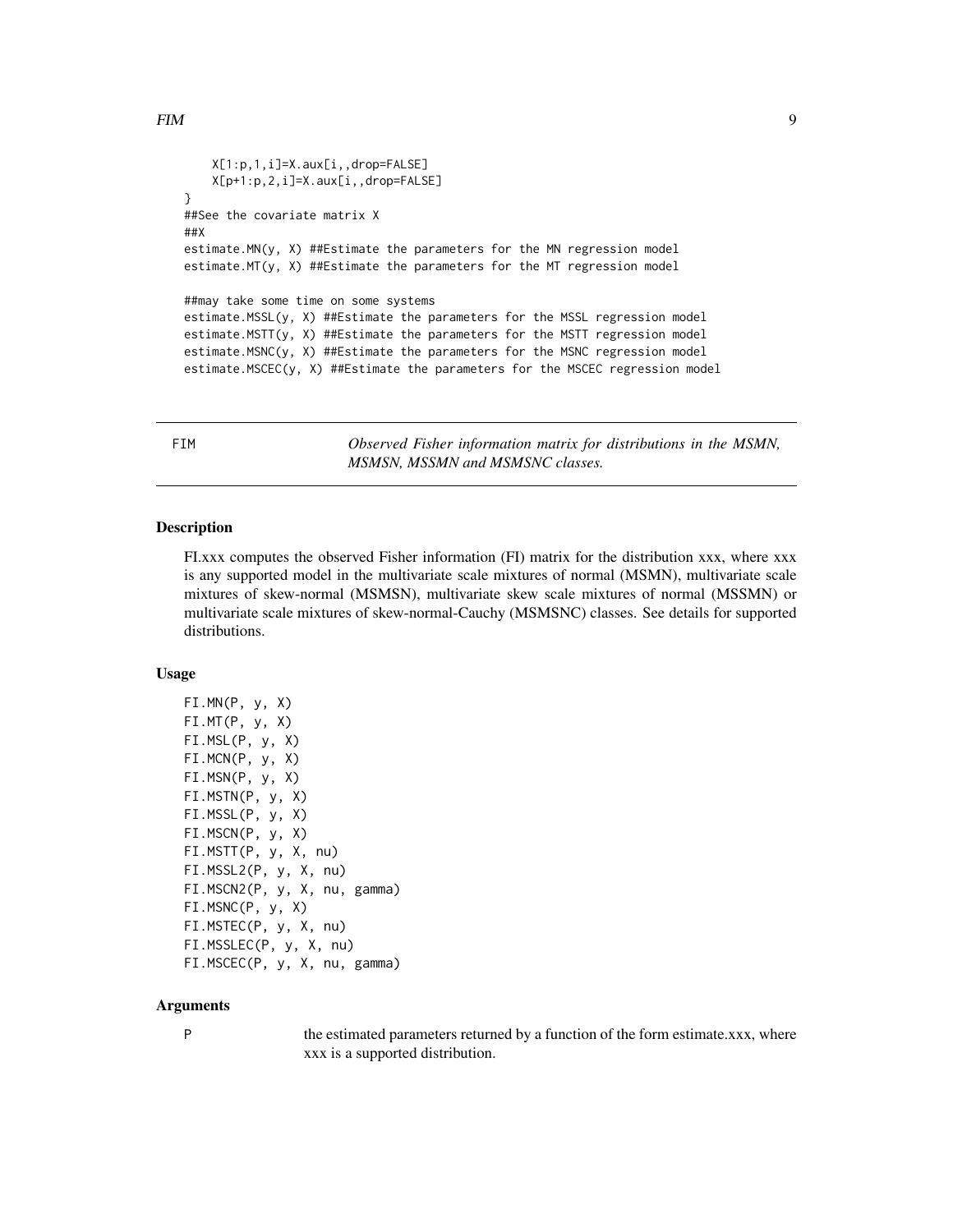| v     | The multivariate vector of responses. The univariate case also is supported.    |
|-------|---------------------------------------------------------------------------------|
|       | The regressor matrix.                                                           |
| nu    | nu parameter. Only for MSTT, MSSL2, MSTEC, MSSLEC and MSCEC distri-<br>butions. |
| gamma | gamma parameter. Only for MSCN2 and MSCEC distributions.                        |

#### Details

Supported models are:

In MSMN class: multivariate normal (MN), multivariate Student t (MT), multivariate slash (MSL), multivariate contaminated normal (MCN). See Lange and Sinsheimer (1993) for details.

In MSMSN class: multivariate skew-normal (MSN), multivariate skew-T (MSTT), multivariate skew-slash (MSSL2), multivariate skew-contaminated normal (MSCN2). See Zeller, Lachos and Vilca-Labra (2011) for details.

In MSSMN class: MSN, multivariate skew-t-normal (MSTN), multivariate skew-slash normal (MSSL), multivariate skew-contaminated normal (MSCN). See Louredo, Zeller and Ferreira (2021) for details.

In MSMSNC class: multivariate skew-normal-Cauchy (MSNC), multivariate skew-t-Expected-Cauchy (MSTEC), multivariate skew-slash-Expected-Cauchy (MSSLEC), multivariate skew-contaminated-Expected-Cauchy (MSCEC). See Kahrari et al. (2020) for details.

Note: the MSN distribution belongs to both, MSMSN and MSSMN classes.

#### Value

A matrix with the observed FI matrix for the specified model.

#### **Note**

For MSTEC and MSSLEC and distributions, nu>0 is considered as fixed. For MSCEC distribution, 0<nu<1 and 0<gamma<1 are considered as fixed.

#### Author(s)

Clecio Ferreira, Diego Gallardo and Camila Zeller.

#### References

Kahrari, F., Arellano-Valle, R.B., Ferreira, C.S., Gallardo, D.I. (2020) Some Simulation/computation in multivariate linear models of scale mixtures of skew-normal-Cauchy distributions. Communications in Statistics - Simulation and Computation. In press. DOI: 10.1080/03610918.2020.1804582

Lange, K., Sinsheimer, J.S. (1993). Normal/independent distributions and their applications in robust regression. Journal of Computational and Graphical Statistics 2, 175-198.

Louredo, G.M.S., Zeller, C.B., Ferreira, C.S. (2021). Estimation and influence diagnostics for the multivariate linear regression models with skew scale mixtures of normal distributions. Sankhya B. In press. DOI: 10.1007/s13571-021-00257-y

Zeller, C.B., Lachos, V.H., Vilca-Labra, F.E. (2011). Local influence analysis for regression models with scale mixtures of skew-normal distributions. Journal of Applied Statistics 38, 343-368.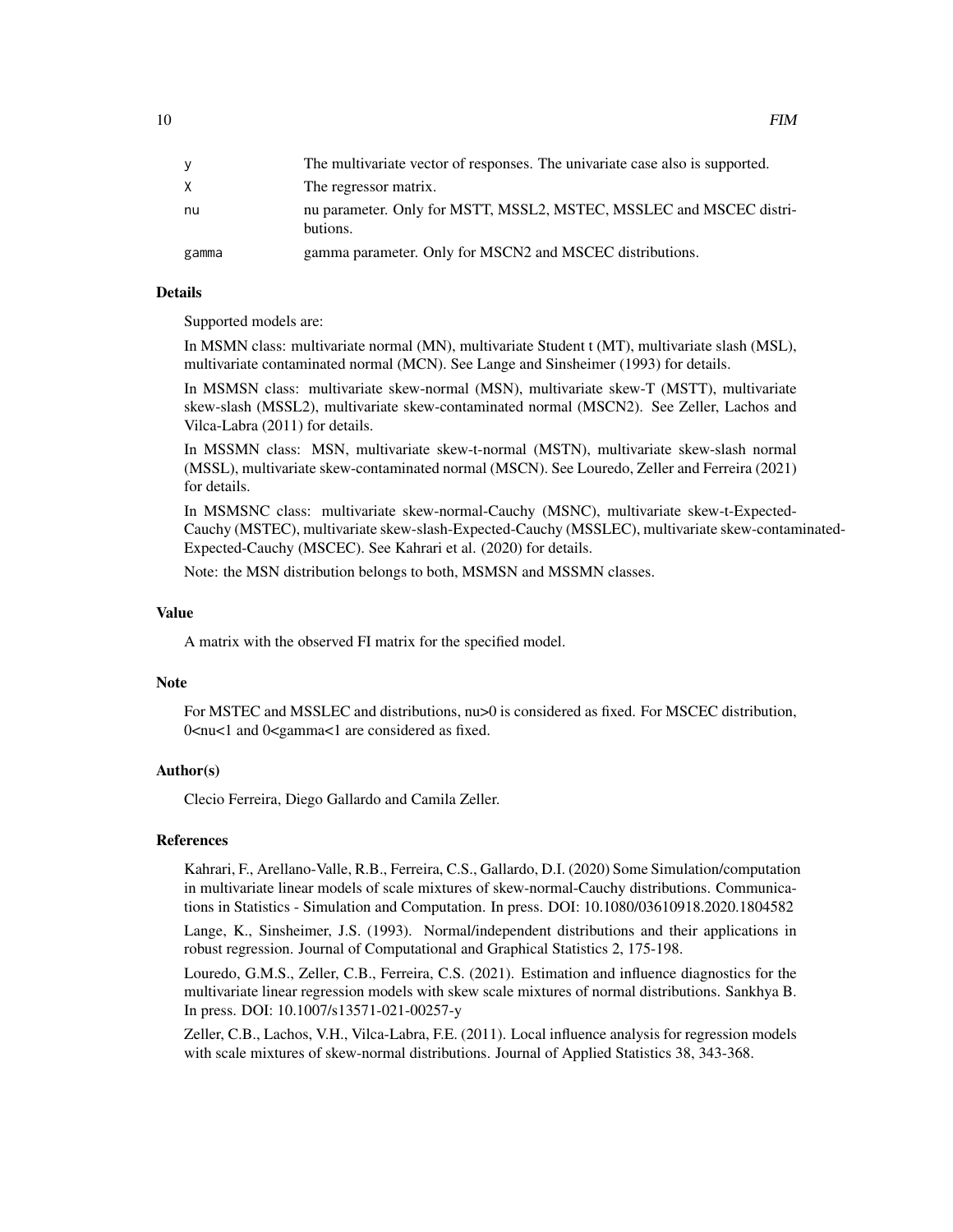#### <span id="page-10-0"></span>matrix.sqrt 11

#### Examples

```
set.seed(2020)
n=200 # length of the sample
nv<-3 # number of explanatory variables
p<-nv+1 # nv + intercept
m<-4 # dimension of Y
q0=p*m
X<-array(0,c(q0,m,n))
for(i in 1:n) {
   aux=rep(1,p)
    aux[2:p]<-rMN(1,mu=rnorm(nv),Sigma=diag(nv))
   mi=matrix(0,q0,m)
    for (j in 1:m) mi[((j-1)*p+1):(j*p), j]=auxX[,,i]<-mi
} #Simulated matrix covariates
betas<-matrix(rnorm(q0),ncol=1) ## True betas
Sigmas <- clusterGeneration::genPositiveDefMat(m,rangeVar=c(1,3),
lambdaLow=1, ratioLambda=3)$Sigma ##True Sigma
lambda<-rnorm(m) ##True lambda
y=matrix(0,n,m)
for(i in 1:n) {
     mui<-t(X[,,i])%*%betas
     y[i,]<-rMSN(n=1,c(mui),Sigmas,lambda)}
P=estimate.MSN(y,X) ##Estimate parameters for MSN model
P ## Output of estimate.MSN
P$estimate[,2] ##Estimated standard errors by the estimate.MSN function
##Estimated standard errors by minus the square root of
##the diagonal from the observed FI matrix of the MSN model
```

```
sqrt(diag(solve(-FI.MSN(P$estimate[,1], y, X))))
```
matrix.sqrt *Square root of a matrix*

#### Description

Compute the square root of a matrix

#### Usage

```
matrix.sqrt(A)
```
#### Arguments

A a symmetric semi-definite positive matrix

#### Value

A symmetric matrix, say B, such as B^t\*B=A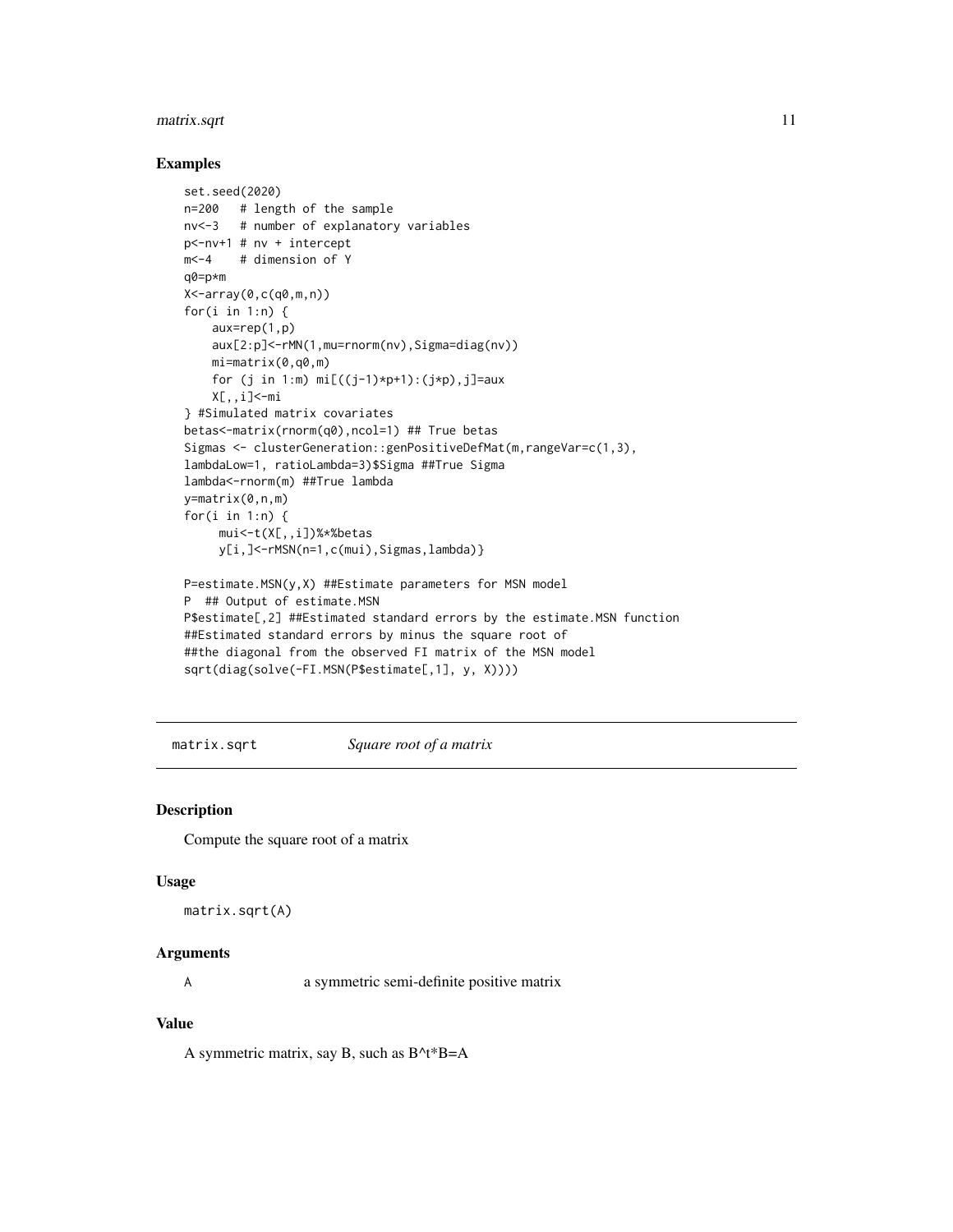# Note

For internal use.

# Author(s)

Clecio Ferreira, Diego Gallardo and Camila Zeller.

# Examples

```
A<-matrix(c(1,2,2,5),nrow=2)
B<-matrix.sqrt(A)
##Recovering A
t(B)%*%B
A
```
mbackcrit *Multivariate backward based on the AIC or BIC criteria*

# Description

mbackcrit implements the covariates selection based on backward and the Akaike's information criteria (AIC) or Schwartz's information criteria (BIC) in a specified multivariate model in the multivariate scale mixtures of normal (MSMN), multivariate scale mixtures of skew-normal (MSMSN), multivariate skew scale mixtures of normal (MSSMN) or multivariate scale mixtures of skewnormal-Cauchy (MSMSNC) classes. See details for avaliable distributions.

# Usage

```
mbackcrit(y, X = NULL, max.iter = 1000, prec = 1e-04, dist = "MN",
criteria = "AIC", cluster = FALSE)
```
### Arguments

| <sub>y</sub> | The multivariate vector of responses. The univariate case also is supported.              |
|--------------|-------------------------------------------------------------------------------------------|
| $\mathsf{X}$ | The regressor matrix.                                                                     |
| max.iter     | The maximum number of iterations.                                                         |
| prec         | The convergence tolerance for parameters.                                                 |
| dist         | the multivariate distribution in which the covariates selection will be imple-<br>mented. |
| criteria     | criteria used to perform the covariates selection. AIC (default) and BIC avali-<br>able.  |
| cluster      | logical. If TRUE, parallel computing is used. FALSE is the default value.                 |
|              |                                                                                           |

<span id="page-11-0"></span>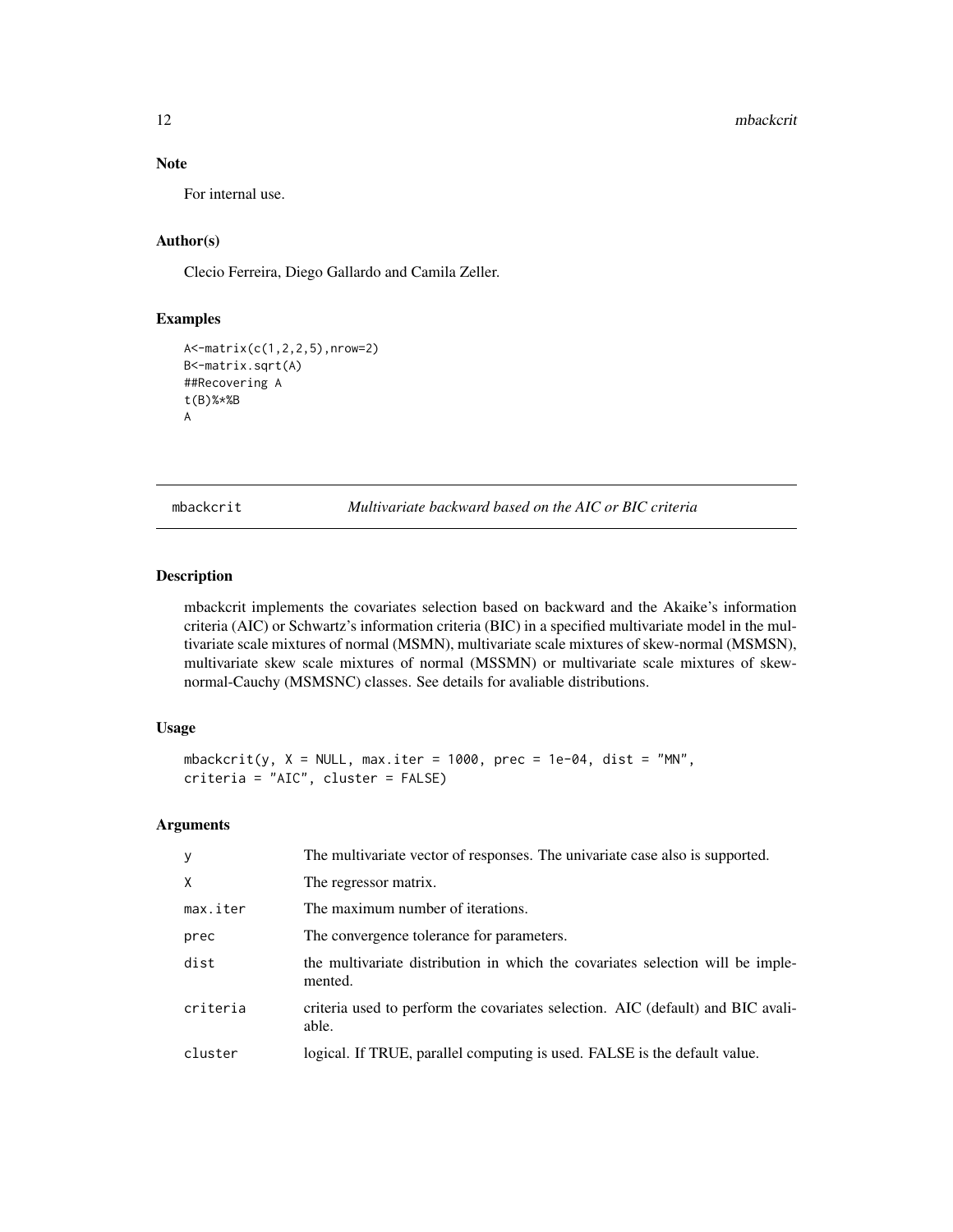#### mbackcrit 13

#### Details

Supported models are:

In MSMN class: multivariate normal (MN), multivariate Student t (MT), multivariate slash (MSL), multivariate contaminated normal (MCN). See Lange and Sinsheimer (1993) for details.

In MSMSN class: multivariate skew-normal (MSN), multivariate skew-T (MSTT), multivariate skew-slash (MSSL2), multivariate skew-contaminated normal (MSCN2). See Zeller, Lachos and Vilca-Labra (2011) for details.

In MSSMN class: MSN, multivariate skew-t-normal (MSTN), multivariate skew-slash normal (MSSL), multivariate skew-contaminated normal (MSCN). See Louredo, Zeller and Ferreira (2021) for details.

In MSMSNC class: multivariate skew-normal-Cauchy (MSNC), multivariate skew-t-Expected-Cauchy (MSTEC), multivariate skew-slash-Expected-Cauchy (MSSLEC), multivariate skew-contaminated-Expected-Cauchy (MSCEC). See Kahrari et al. (2020) for details.

Note: the MSN distribution belongs to both, MSMSN and MSSMN classes.

#### Value

A list with the following components:

| comment    | A comment indicating how many coefficients were eliminated.           |
|------------|-----------------------------------------------------------------------|
| estimate   | A matrix with the estimates and standard errors for the final model.  |
| logLik     | The log-likelihood function evaluated in the estimated parameters     |
| AIC.       | Akaike's Information Criterion                                        |
| BIC.       | Bayesian's Information Criterion                                      |
| conv       | An integer code. 0 indicates successful completion. 1 otherwise.      |
| eliminated | An string vector with the eliminated betas (in order of elimination). |

# Author(s)

Clecio Ferreira, Diego Gallardo and Camila Zeller.

#### References

Kahrari, F., Arellano-Valle, R.B., Ferreira, C.S., Gallardo, D.I. (2020) Some Simulation/computation in multivariate linear models of scale mixtures of skew-normal-Cauchy distributions. Communications in Statistics - Simulation and Computation. In press. DOI: 10.1080/03610918.2020.1804582

Lange, K., Sinsheimer, J.S. (1993). Normal/independent distributions and their applications in robust regression. Journal of Computational and Graphical Statistics 2, 175-198.

Louredo, G.M.S., Zeller, C.B., Ferreira, C.S. (2021). Estimation and influence diagnostics for the multivariate linear regression models with skew scale mixtures of normal distributions. Sankhya B. In press. DOI: 10.1007/s13571-021-00257-y

Zeller, C.B., Lachos, V.H., Vilca-Labra, F.E. (2011). Local influence analysis for regression models with scale mixtures of skew-normal distributions. Journal of Applied Statistics 38, 343-368.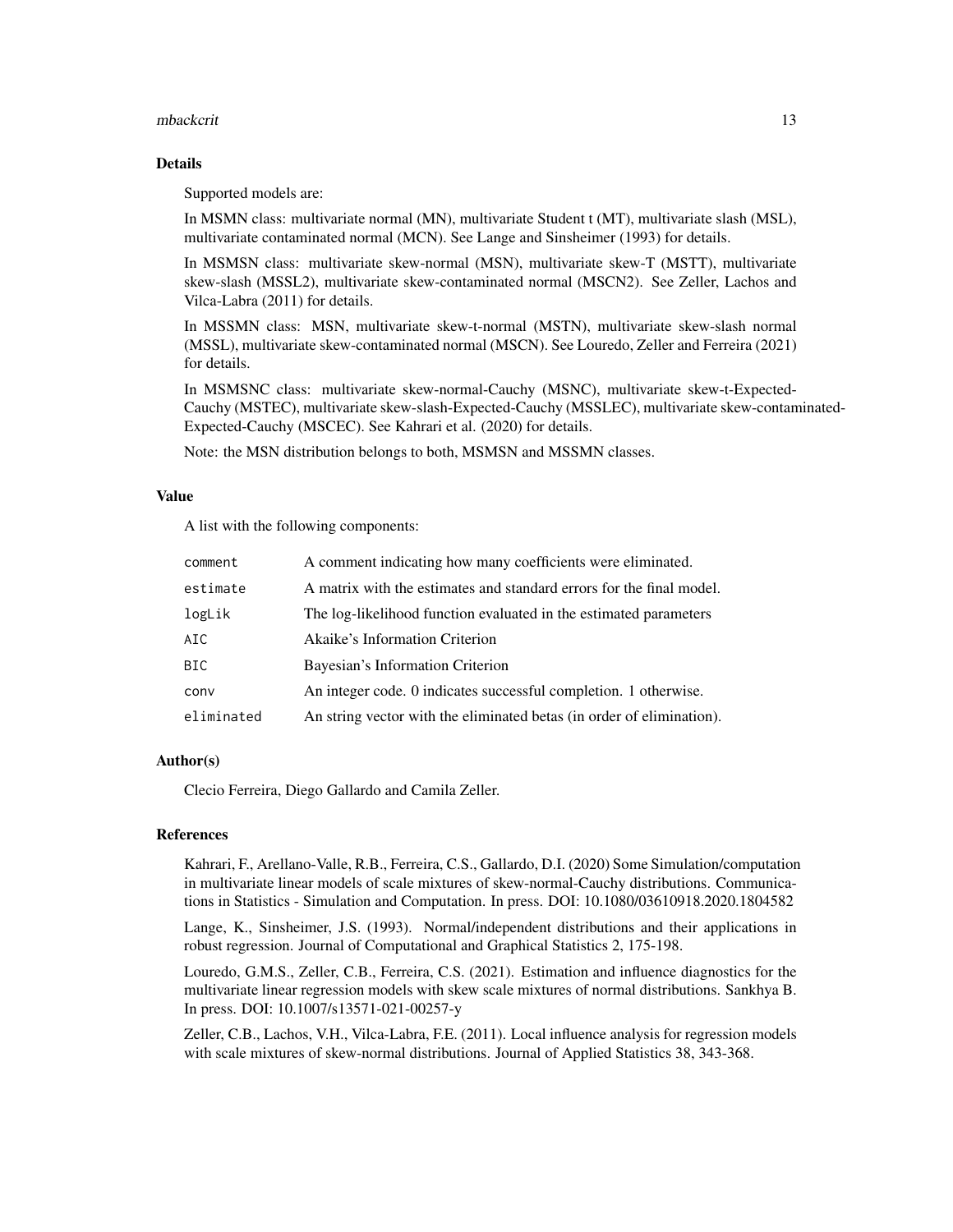#### Examples

```
data(ais, package="sn") ##Australian Institute of Sport data set
attach(ais)
##It is considered a bivariate regression model
##with Hg and SSF as response variables and
##Hc, Fe, Bfat and LBM as covariates
y<-cbind(Hg,SSF)
n <-nrow(y); m <-ncol(y)
X.aux=model.matrix(~Hc+Fe+Bfat+LBM)
p<-ncol(X.aux)
X<-array(0,dim=c(2*p,m,n))
for(i in 1:n) \{X[1:p,1,i]=X.aux[i,,drop=FALSE]
   X[p+1:p,2,i]=X.aux[i,,drop=FALSE]
}
##See the regressor matrix X
##X
##Perform covariates selection in the MN distribution
##based on the AIC criteria
##may take some time on some systems
mbackcrit(y, X, dist="MN")
##Identical process for MT distribution
mbackcrit(y, X, dist="MT")
##and for MSN distribution
mbackcrit(y, X, dist="MSN")
```
mbacksign *Multivariate Backward Based on Significance*

#### Description

mbacksign implements the covariates selection based on the significance of the covariates in a specified multivariate model in the multivariate scale mixtures of normal (MSMN), multivariate scale mixtures of skew-normal (MSMSN), multivariate skew scale mixtures of normal (MSSMN) or multivariate scale mixtures of skew-normal-Cauchy (MSMSNC) classes. See details for avaliable distributions.

#### Usage

```
mbacksign(y, X = NULL, max.iter = 1000, prec = 1e-04, dist = "MN",
     significance = 0.05)
```
# Arguments

|          | The multivariate vector of responses. The univariate case also is supported. |
|----------|------------------------------------------------------------------------------|
|          | The regressor matrix.                                                        |
| max.iter | The maximum number of iterations.                                            |

<span id="page-13-0"></span>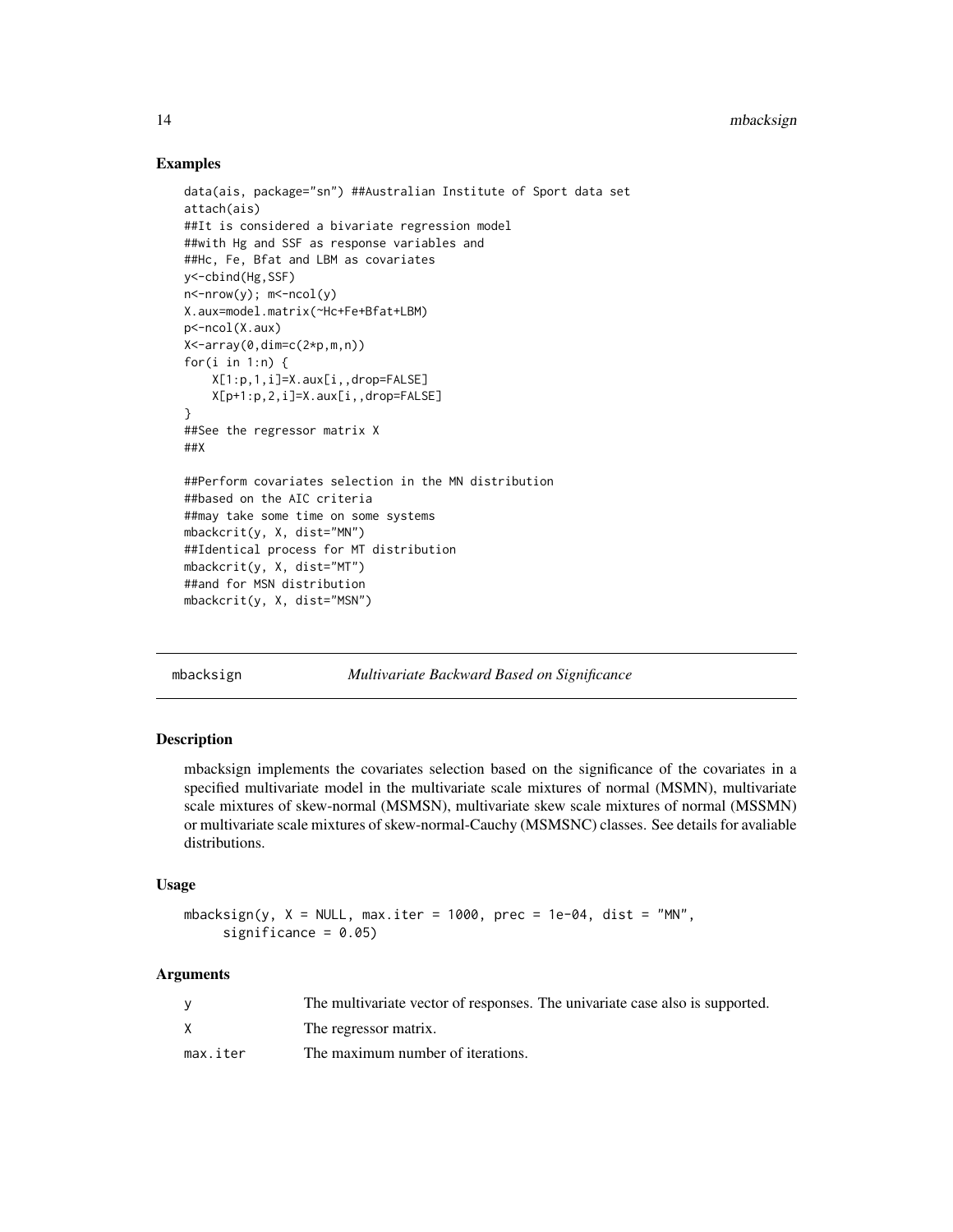#### mbacksign 15

| prec         | The convergence tolerance for parameters.                                                 |
|--------------|-------------------------------------------------------------------------------------------|
| dist         | the multivariate distribution in which the covariates selection will be imple-<br>mented. |
| significance | the level of significance to perform the covariate selection. By default is 0.05.         |

# Details

Supported models are:

In MSMN class: multivariate normal (MN), multivariate Student t (MT), multivariate slash (MSL), multivariate contaminated normal (MCN). See Lange and Sinsheimer (1993) for details.

In MSMSN class: multivariate skew-normal (MSN), multivariate skew-T (MSTT), multivariate skew-slash (MSSL2), multivariate skew-contaminated normal (MSCN2). See Zeller, Lachos and Vilca-Labra (2011) for details.

In MSSMN class: MSN, multivariate skew-t-normal (MSTN), multivariate skew-slash normal (MSSL), multivariate skew-contaminated normal (MSCN). See Louredo, Zeller and Ferreira (2021) for details.

In MSMSNC class: multivariate skew-normal-Cauchy (MSNC), multivariate skew-t-Expected-Cauchy (MSTEC), multivariate skew-slash-Expected-Cauchy (MSSLEC), multivariate skew-contaminated-Expected-Cauchy (MSCEC). See Kahrari et al. (2020) for details.

Note: the MSN distribution belongs to both, MSMSN and MSSMN classes.

#### Value

A list with the following components:

| comment    | A comment indicating how many coefficients were eliminated.           |
|------------|-----------------------------------------------------------------------|
| estimate   | A matrix with the estimates and standard errors for the final model.  |
| logLik     | The log-likelihood function evaluated in the estimated parameters     |
| AIC        | Akaike's Information Criterion                                        |
| BIC.       | Bayesian's Information Criterion                                      |
| conv       | An integer code. 0 indicates successful completion. 1 otherwise.      |
| eliminated | An string vector with the eliminated betas (in order of elimination). |

#### Author(s)

Clecio Ferreira, Diego Gallardo and Camila Zeller.

#### References

Kahrari, F., Arellano-Valle, R.B., Ferreira, C.S., Gallardo, D.I. (2020) Some Simulation/computation in multivariate linear models of scale mixtures of skew-normal-Cauchy distributions. Communications in Statistics - Simulation and Computation. In press. DOI: 10.1080/03610918.2020.1804582

Lange, K., Sinsheimer, J.S. (1993). Normal/independent distributions and their applications in robust regression. Journal of Computational and Graphical Statistics 2, 175-198.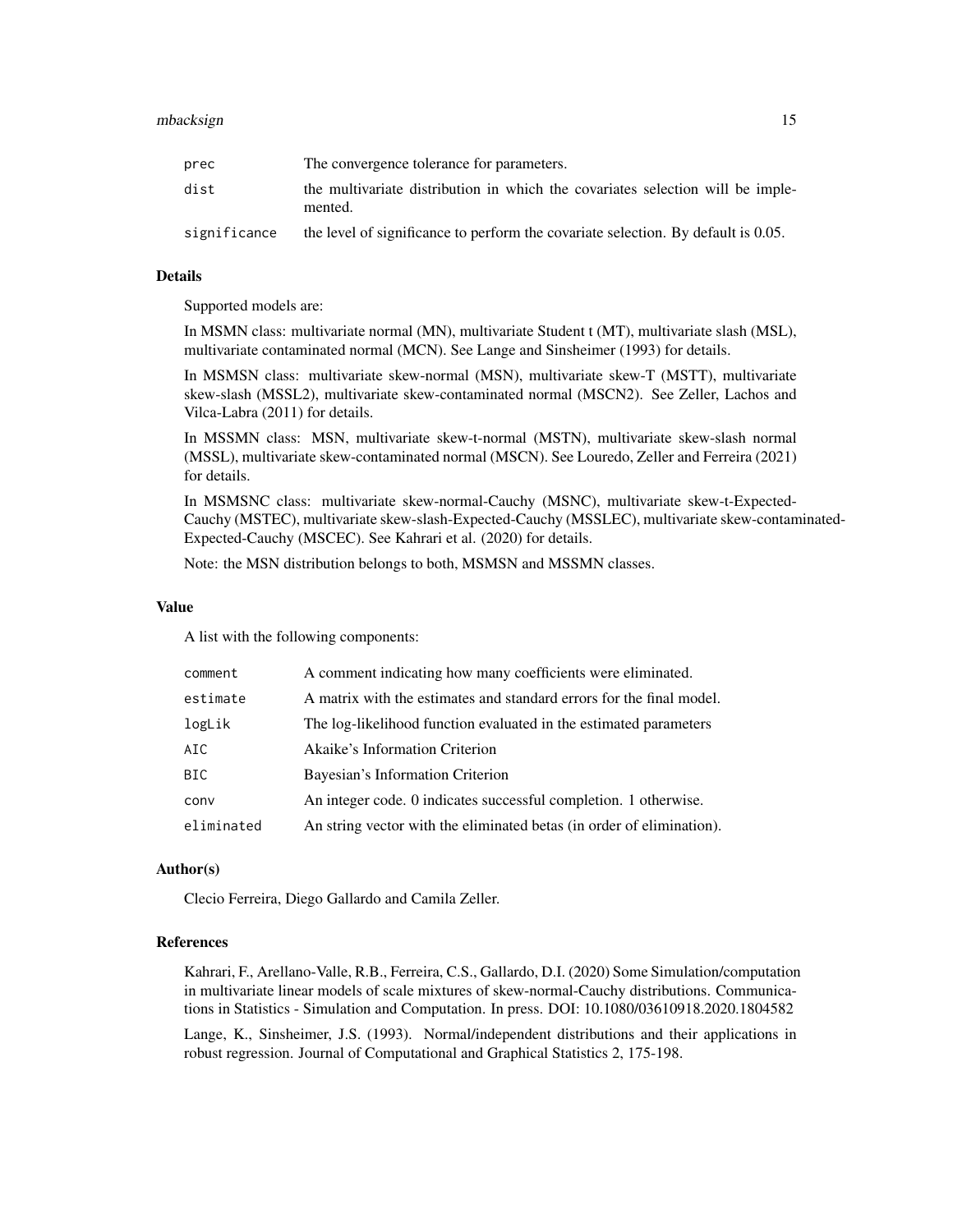<span id="page-15-0"></span>Louredo, G.M.S., Zeller, C.B., Ferreira, C.S. (2021). Estimation and influence diagnostics for the multivariate linear regression models with skew scale mixtures of normal distributions. Sankhya B. In press. DOI: 10.1007/s13571-021-00257-y

Zeller, C.B., Lachos, V.H., Vilca-Labra, F.E. (2011). Local influence analysis for regression models with scale mixtures of skew-normal distributions. Journal of Applied Statistics 38, 343-368.

#### Examples

```
data(ais, package="sn") ##Australian Institute of Sport data set
attach(ais)
##It is considered a bivariate regression model
##with Hg and SSF as response variables and
##Hc, Fe, Bfat and LBM as covariates
y<-cbind(Hg,SSF)
n<-nrow(y); m<-ncol(y)
X.aux=model.matrix(~Hc+Fe+Bfat+LBM)
p<-ncol(X.aux)
X<-array(0,dim=c(2*p,m,n))
for(i in 1:n) {
    X[1:p,1,i]=X.aux[i,,drop=FALSE]
    X[p+1:p,2,i]=X.aux[i,,drop=FALSE]
}
##See the regressor matrix X
##X
##Perform covariates selection in the MN distribution
##based on a significance level of 1%, 5% and 10%
mbacksign(y, X, dist="MN", sign=0.01)
mbacksign(y, X, dist="MN", sign=0.05)
mbacksign(y, X, dist="MN", sign=0.10)
##may take some time on some systems
##identical process in the MCN model with
##significance level of 5%
mbacksign(y, X, dist="MCN")
##for MSSL model
mbacksign(y, X, dist="MSSL")
##for MSNC model
mbacksign(y, X, dist="MSNC")
```
plotMahal *Mahalanobis distance for fitted models in the MSMN, MSMSN, MSSMN and MSMSNC classes*

#### Description

Compute and plot the Mahalanobis distance for any supported model in the multivariate scale mixtures of normal (MSMN), multivariate scale mixtures of skew-normal (MSMSN), multivariate skew scale mixtures of normal (MSSMN) or multivariate scale mixtures of skew-normal-Cauchy (MSM-SNC) classes. See details for supported distributions.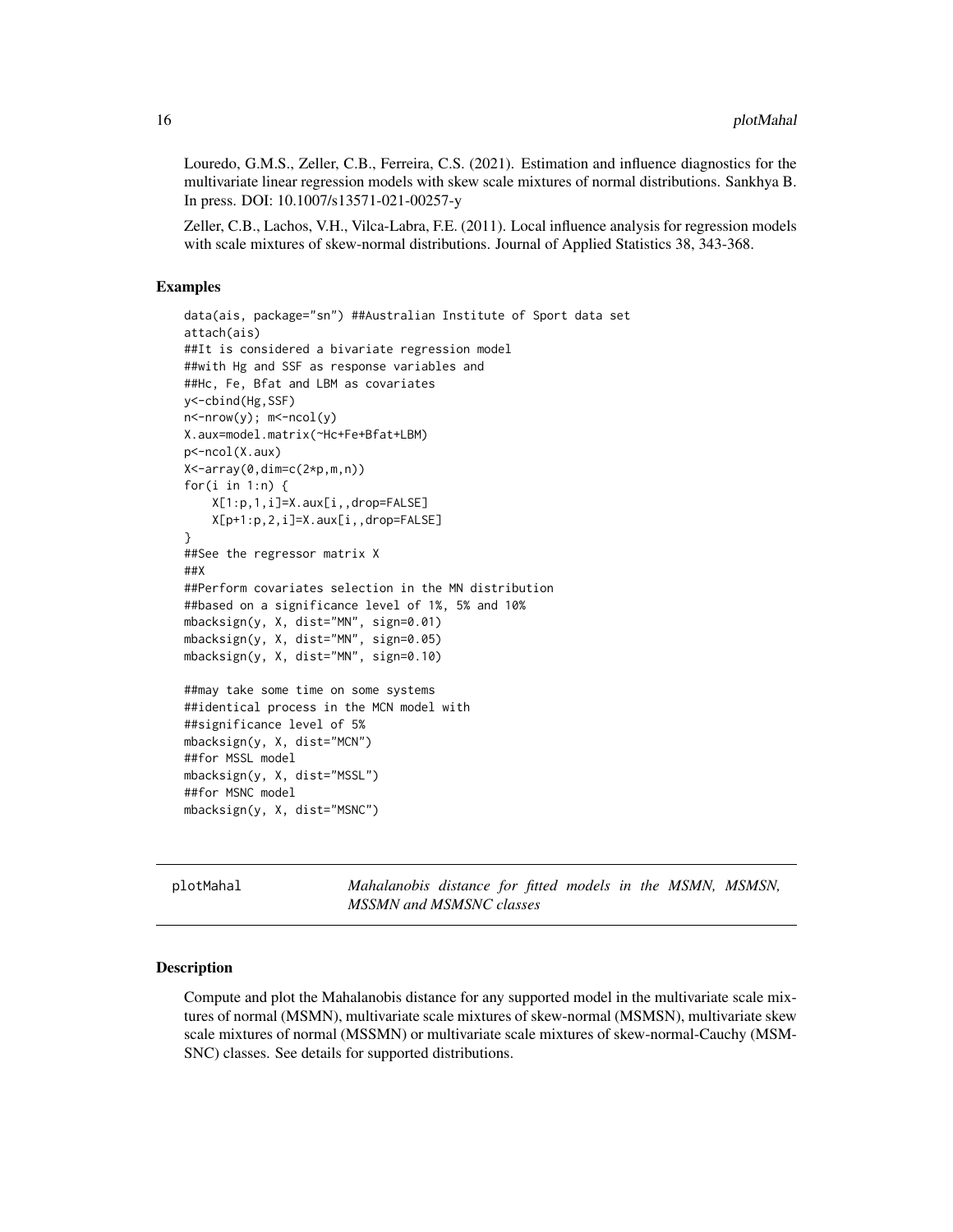#### plotMahal 17

#### Usage

plotMahal(fit, y, X, dist = "MN", alpha =  $0.95, ...$ )

#### Arguments

| fit          | an object returned by the function estimate.xxx, where xxx is any supported<br>model. See details for supported distributions. |
|--------------|--------------------------------------------------------------------------------------------------------------------------------|
| <sub>V</sub> | The multivariate vector of responses. The univariate case also is supported.                                                   |
| $\times$     | the regressor matrix.                                                                                                          |
| dist         | the distribution used to obtain the fit object. See details for supported distribu-<br>tions.                                  |
| alpha        | significance level (0.05 by default).                                                                                          |
| .            | can include any of the other arguments of plots                                                                                |

# Details

Supported models are:

In MSMN class: multivariate normal (MN), multivariate Student t (MT), multivariate slash (MSL), multivariate contaminated normal (MCN). See Lange and Sinsheimer (1993) for details.

In MSMSN class: multivariate skew-normal (MSN), multivariate skew-T (MSTT), multivariate skew-slash (MSSL2), multivariate skew-contaminated normal (MSCN2). See Zeller, Lachos and Vilca-Labra (2011) for details.

In MSSMN class: MSN, multivariate skew-t-normal (MSTN), multivariate skew-slash normal (MSSL), multivariate skew-contaminated normal (MSCN). See Louredo, Zeller and Ferreira (2021) for details.

In MSMSNC class: multivariate skew-normal-Cauchy (MSNC), multivariate skew-t-Expected-Cauchy (MSTEC), multivariate skew-slash-Expected-Cauchy (MSSLEC), multivariate skew-contaminated-Expected-Cauchy (MSCEC). See Kahrari et al. (2020) for details.

Note: the MSN distribution belongs to both, MSMSN and MSSMN classes.

#### Value

A plot with the Mahalanobis distance for all the observations and a cut-off to detect possible influent observations based on the specified significance (0.05 by default).

#### Author(s)

Clecio Ferreira, Diego Gallardo and Camila Zeller

#### References

Kahrari, F., Arellano-Valle, R.B., Ferreira, C.S., Gallardo, D.I. (2020) Some Simulation/computation in multivariate linear models of scale mixtures of skew-normal-Cauchy distributions. Communications in Statistics - Simulation and Computation. In press. DOI: 10.1080/03610918.2020.1804582

Lange, K., Sinsheimer, J.S. (1993). Normal/independent distributions and their applications in robust regression. Journal of Computational and Graphical Statistics 2, 175-198.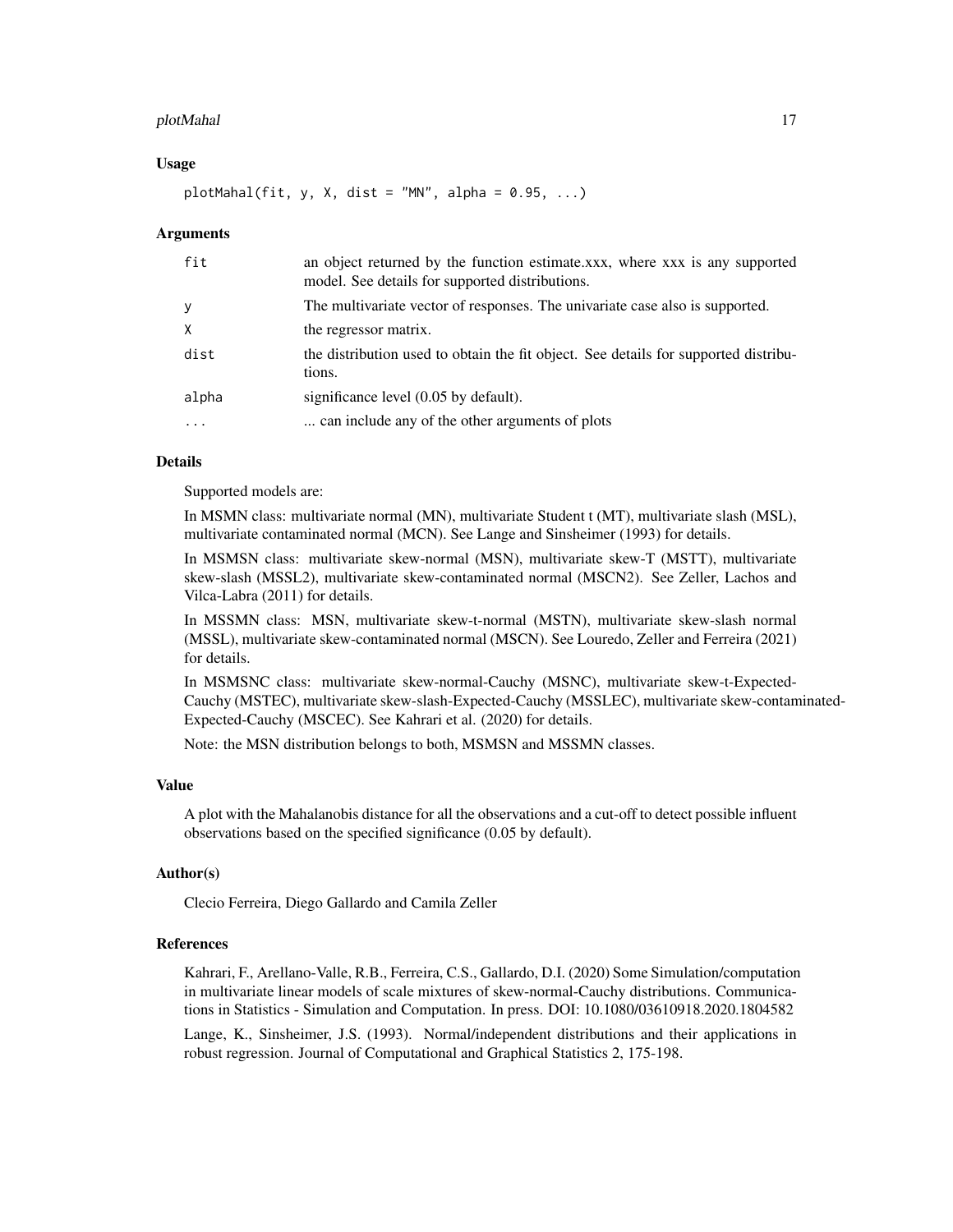Louredo, G.M.S., Zeller, C.B., Ferreira, C.S. (2021). Estimation and influence diagnostics for the multivariate linear regression models with skew scale mixtures of normal distributions. Sankhya B. In press. DOI: 10.1007/s13571-021-00257-y

Zeller, C.B., Lachos, V.H., Vilca-Labra, F.E. (2011). Local influence analysis for regression models with scale mixtures of skew-normal distributions. Journal of Applied Statistics 38, 343-368.

#### Examples

```
set.seed(2020)
n=200 # length of the sample
nv<-3 # number of explanatory variables
p<-nv+1 # nv + intercept
m<-4 # dimension of Y
q0=p*m
X<-array(0,c(q0,m,n))
for(i in 1:n) {
    aux=rep(1,p)
    aux[2:p]<-rMN(1,mu=rnorm(nv),Sigma=diag(nv)) ##simulating covariates
    mi=matrix(0,q0,m)
    for (j in 1:m) mi[(j-1)*p+1):(j*p), j]=aux
    X[,,i]<-mi
} ##X is the simulated regressor matrix
betas<-matrix(rnorm(q0),ncol=1) ##True betas
Sigmas <- clusterGeneration::genPositiveDefMat(m,rangeVar=c(1,3),
lambdaLow=1, ratioLambda=3)$Sigma ##True Sigma
y=matrix(0,n,m)
for(i in 1:n) {
     mui<-t(X[,,i])%*%betas
     y[i,]<-rMN(n=1,c(mui),Sigmas) ## simulating the response vector
}
theta.MN=estimate.MN(y,X) #fit the MN model
plotMahal(theta.MN, y, X) #Plot the Mahalanobis distance for MN model
theta.MT=estimate.MT(y,X) #fit the MT model
plotMahal(theta.MT, y, X) #Plot the Mahalanobis distance for MT model
```
rM *Random generation for models in the MSMN, MSMSN, MSSMN and MSMSNC classes*

#### Description

rxxx generates random values for the distribution xxx, where xxx is any supported model in the multivariate scale mixtures of normal (MSMN), multivariate scale mixtures of skew-normal (MSMSN), multivariate skew scale mixtures of normal (MSSMN) or multivariate scale mixtures of skewnormal-Cauchy (MSMSNC) classes. See details for supported distributions.

<span id="page-17-0"></span>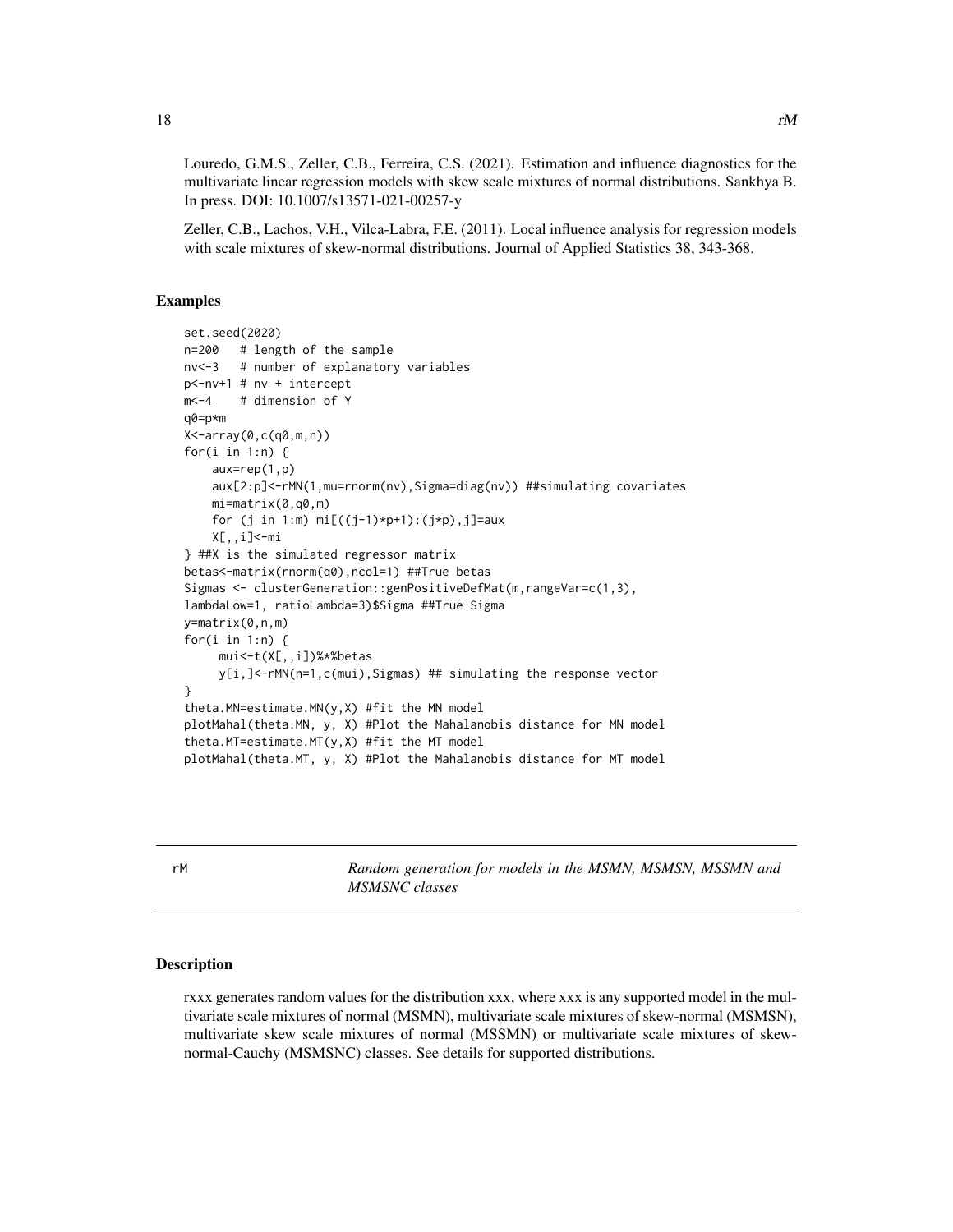#### Usage

```
rMN(n, mu, Sigma)
rMT(n, mu, Sigma, nu = 1)rMSL(n, mu, Sigma, nu = 1)rMCN(n, mu, Sigma, nu = 0.5, gamma = 0.5)rMSN(n, mu, Sigma, lambda)
rMSTN(n, mu, Sigma, lambda, nu = 1)
rMSSL(n, mu, Sigma, lambda, nu = 1)
rMSCN(n, mu, Sigma, lambda, nu = 0.5, gamma = 0.5)rMSTT(n, mu, Sigma, lambda, nu = 1)
rMSSL2(n, mu, Sigma, lambda, nu = 1)
rMSCN2(n, mu, Sigma, lambda, nu = 0.5, gamma = 0.5)rMSNC(n, mu, Sigma, lambda)
rMSTEC(n, mu, Sigma, lambda, nu = 1)
rMSSLEC(n, mu, Sigma, lambda, nu = 1)
rMSCEC(n, mu, Sigma, lambda, nu = 0.5, gamma = 0.5)
```
#### Arguments

| n      | number of observations to be generated.                                                                                                                                   |
|--------|---------------------------------------------------------------------------------------------------------------------------------------------------------------------------|
| mu     | vector of location parameters.                                                                                                                                            |
| Sigma  | covariance matrix (a positive definite matrix).                                                                                                                           |
| lambda | vector of shape parameters.                                                                                                                                               |
| nu     | nu parameter. A positive scalar for MT, MSL, MSTN, MSSL, MSTT, MSSL2,<br>MSTEC and MSSLEC models. A value in the interval (0,1) for MCN, MSCN,<br>MSCN2 and MSCEC models. |
| gamma  | gamma parameter. A value in the interval $(0,1)$ for MCN, MSCN, MSCN2 and<br>MSCEC models.                                                                                |

# Details

Supported models are:

In MSMN class: multivariate normal (MN), multivariate Student t (MT), multivariate slash (MSL), multivariate contaminated normal (MCN). See Lange and Sinsheimer (1993) for details.

In MSMSN class: multivariate skew-normal (MSN), multivariate skew-T (MSTT), multivariate skew-slash (MSSL2), multivariate skew-contaminated normal (MSCN2). See Zeller, Lachos and Vilca-Labra (2011) for details.

In MSSMN class: MSN, multivariate skew-t-normal (MSTN), multivariate skew-slash normal (MSSL), multivariate skew-contaminated normal (MSCN). See Louredo, Zeller and Ferreira (2021) for details.

In MSMSNC class: multivariate skew-normal-Cauchy (MSNC), multivariate skew-t-Expected-Cauchy (MSTEC), multivariate skew-slash-Expected-Cauchy (MSSLEC), multivariate skew-contaminated-Expected-Cauchy (MSCEC). See Kahrari et al. (2020) for details.

Note: the MSN distribution belongs to both, MSMSN and MSSMN classes.

 $rM$  19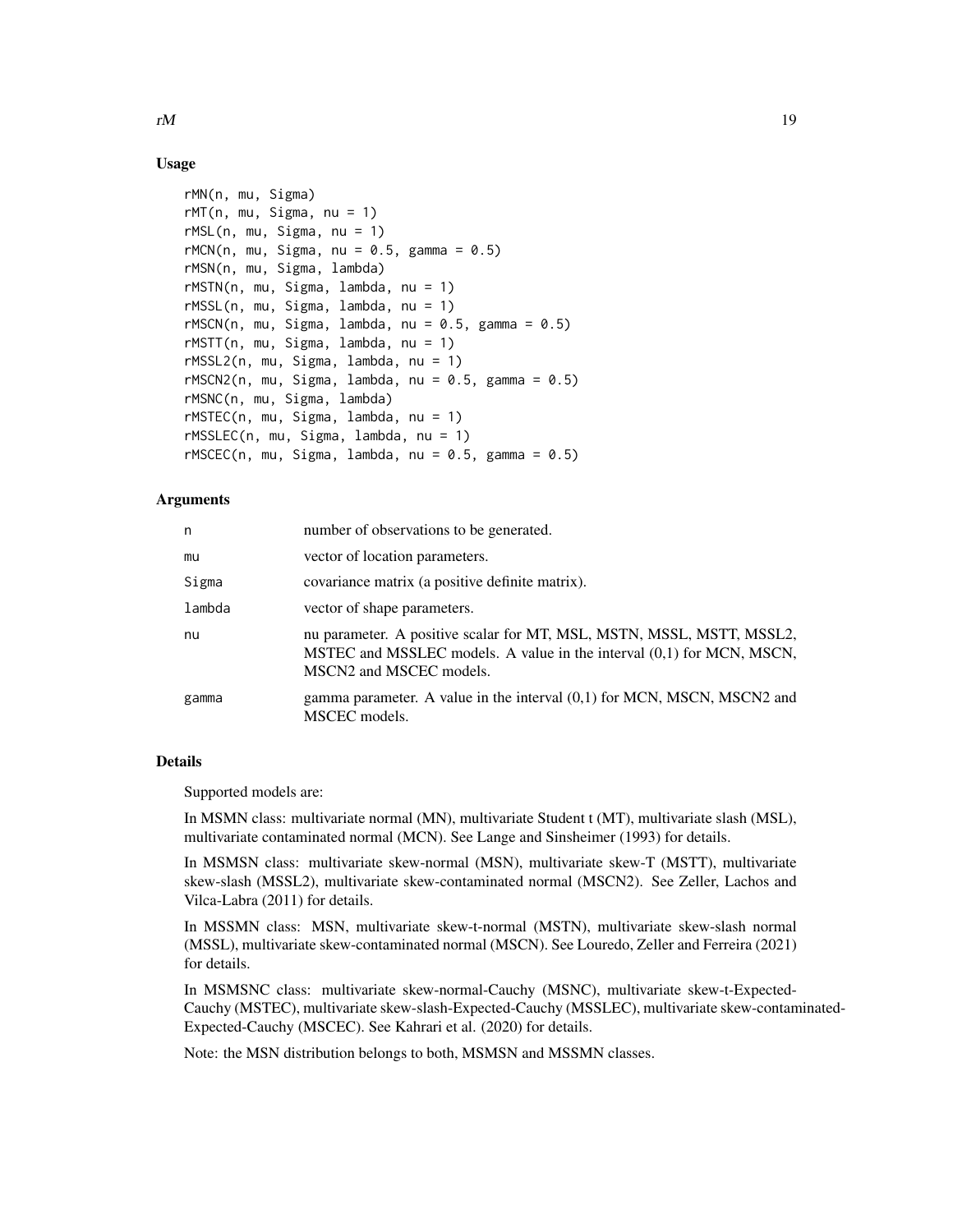<span id="page-19-0"></span>MN used [mvrnorm](#page-0-0). For MT, MSL and MCN, the generation is based on the MSMN class. See Lange and Sinsheimer (1993) for details. For MSTN, MSSL and MSCN, the generation is based on the MSSMN class. See Ferreira, Lachos and Bolfarine (2016) for details. For MSTT, MSSL2 and MSCN2, the generation is based on the multivariate scale mixtures of skew-normal (MSMSN) class. See Branco and Dey (2001) for details. For MSNC, the generation is based on the stochastic representation in Proposition 2.1 of Kahrari et al. (2016). For the MSTEC, MSSLEC and MSCEC models, the generation is based on the MSMSNC class. See Kahrari et al. (2017) for details.

#### Value

A matrix with the generated data.

#### Author(s)

Clecio Ferreira, Diego Gallardo and Camila Zeller.

#### References

Branco, M.D., Dey, D.K. (2001). A general class of multivariate skew-elliptical distributions. Journal of Multivariate Analysis 79, 99-113.

Ferreira, C.S., Lachos, V.H., Bolfarine, H. (2016). Likelihood-based inference for multivariate skew scale mixtures of normal distributions. AStA Advances in Statistical Analysis 100, 421-441.

Kahrari, F., Rezaei, M., Yousefzadeh, F., Arellano-Valle, R.B. (2016). On the multivariate skewnormal-Cauchy distribution. Statistics and Probability Letters, 117, 80-88.

Kahrari, F., Arellano-Valle, R.B., Rezaei, M., Yousefzadeh, F. (2017). Scale mixtures of skewnormal-Cauchy distributions. Statistics and Probability Letters, 126, 1-6.

Lange, K., Sinsheimer, J.S. (1993). Normal/independent distributions and their applications in robust regression. Journal of Computational and Graphical Statistics 2, 175-198.

### Examples

```
rMSN(10, mu=c(0,0), Sigma=diag(2), lambda=c(1,-1)) ##bivariate MSN model
rMSNC(10, mu=0, Sigma=2, lambda=1) ##univariate MSNC model
rMSNC(10, mu=1:3, Sigma=2*diag(3), lambda=c(1,-1,0)) ##trivariate MSN model
```
se.est *Estimated standard errors for the estimated parameters in distributions belonging to the MSMN, MSMSN, MSSMN and MSMSNC classes.*

#### Description

se.est computes the estimated standard errors based on the hessian matrix for supported models in the multivariate scale mixtures of normal (MSMN), multivariate scale mixtures of skew-normal (MSMSN), multivariate skew scale mixtures of normal (MSSMN) and multivariate scale mixtures of skew-normal-Cauchy (MSMSNC) classes. See details for supported distributions.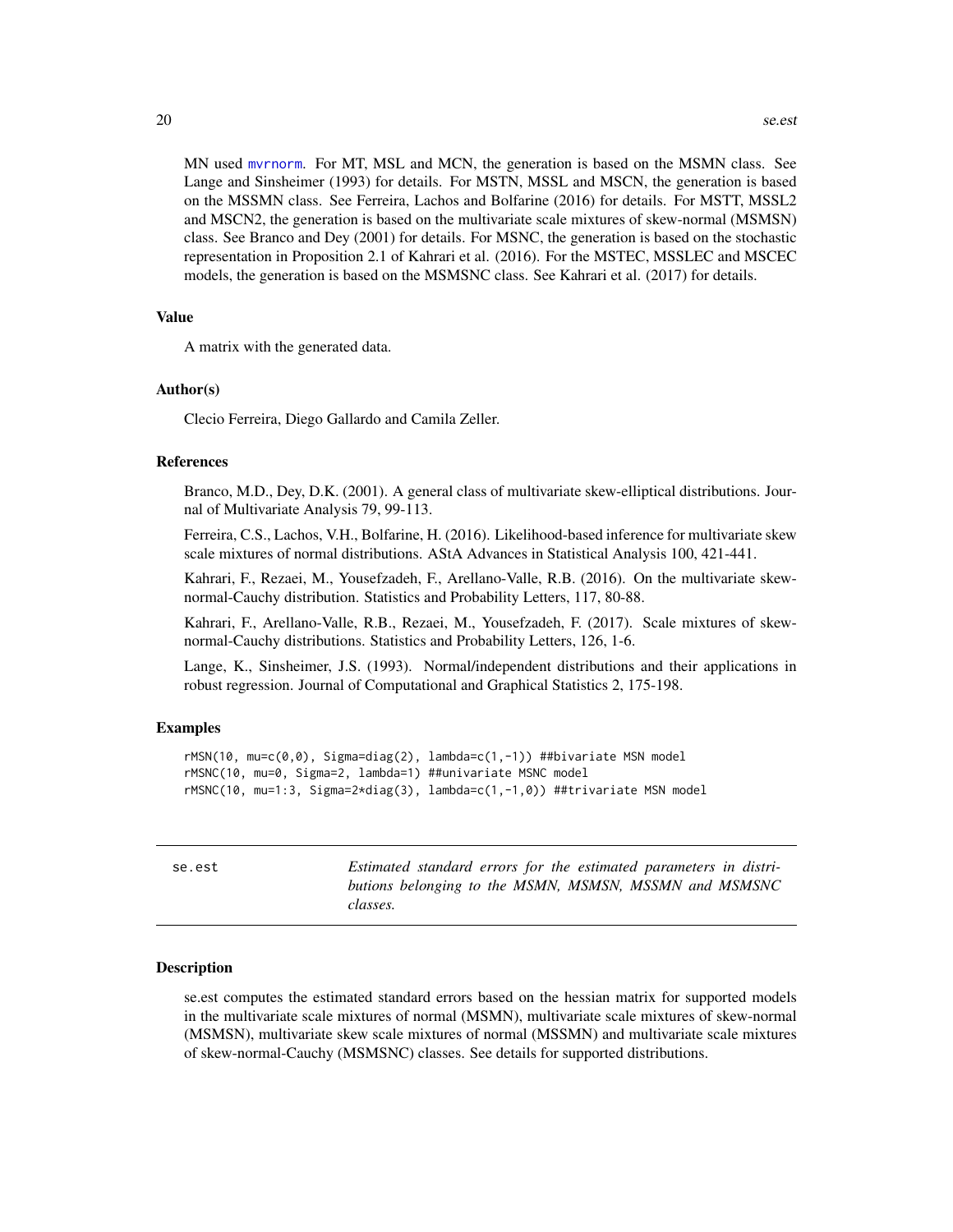se.est 21

#### Usage

se.est(P, y, X, dist = "MN", nu =  $0.5$ , gamma =  $0.5$ )

#### Arguments

| P     | the estimated parameters returned by a function of the form estimate.xxx, where<br>xxx is a supported distribution. |
|-------|---------------------------------------------------------------------------------------------------------------------|
| y     | The multivariate vector of responses. The univariate case also is supported.                                        |
| X     | The regressor matrix.                                                                                               |
| dist  | a supported multivariate distribution. See details.                                                                 |
| nu    | nu parameter. Only for MSTT, MSSL2, MSCN2, MSTEC, MSSLEC and MSCEC<br>distributions.                                |
| gamma | gamma parameter. Only for MSCN2 and MSCEC distributions.                                                            |

#### Details

Supported models are:

In MSMN class: multivariate normal (MN), multivariate Student t (MT), multivariate slash (MSL), multivariate contaminated normal (MCN). See Lange and Sinsheimer (1993) for details.

In MSMSN class: multivariate skew-normal (MSN), multivariate skew-T (MSTT), multivariate skew-slash (MSSL2), multivariate skew-contaminated normal (MSCN2). See Zeller, Lachos and Vilca-Labra (2011) for details.

In MSSMN class: MSN, multivariate skew-t-normal (MSTN), multivariate skew-slash normal (MSSL), multivariate skew-contaminated normal (MSCN). See Louredo, Zeller and Ferreira (2021) for details.

In MSMSNC class: multivariate skew-normal-Cauchy (MSNC), multivariate skew-t-Expected-Cauchy (MSTEC), multivariate skew-slash-Expected-Cauchy (MSSLEC), multivariate skew-contaminated-Expected-Cauchy (MSCEC). See Kahrari et al. (2020) for details.

Note: the MSN distribution belongs to both, MSMSN and MSSMN classes.

#### Value

A vector with the estimated standard errors.

#### Note

For MSTEC and MSSLEC and distributions, nu is considered as fixed. For MSCEC distribution, nu and gamma are considered as fixed. This function is mainly for internal use.

#### Author(s)

Clecio Ferreira, Diego Gallardo and Camila Zeller.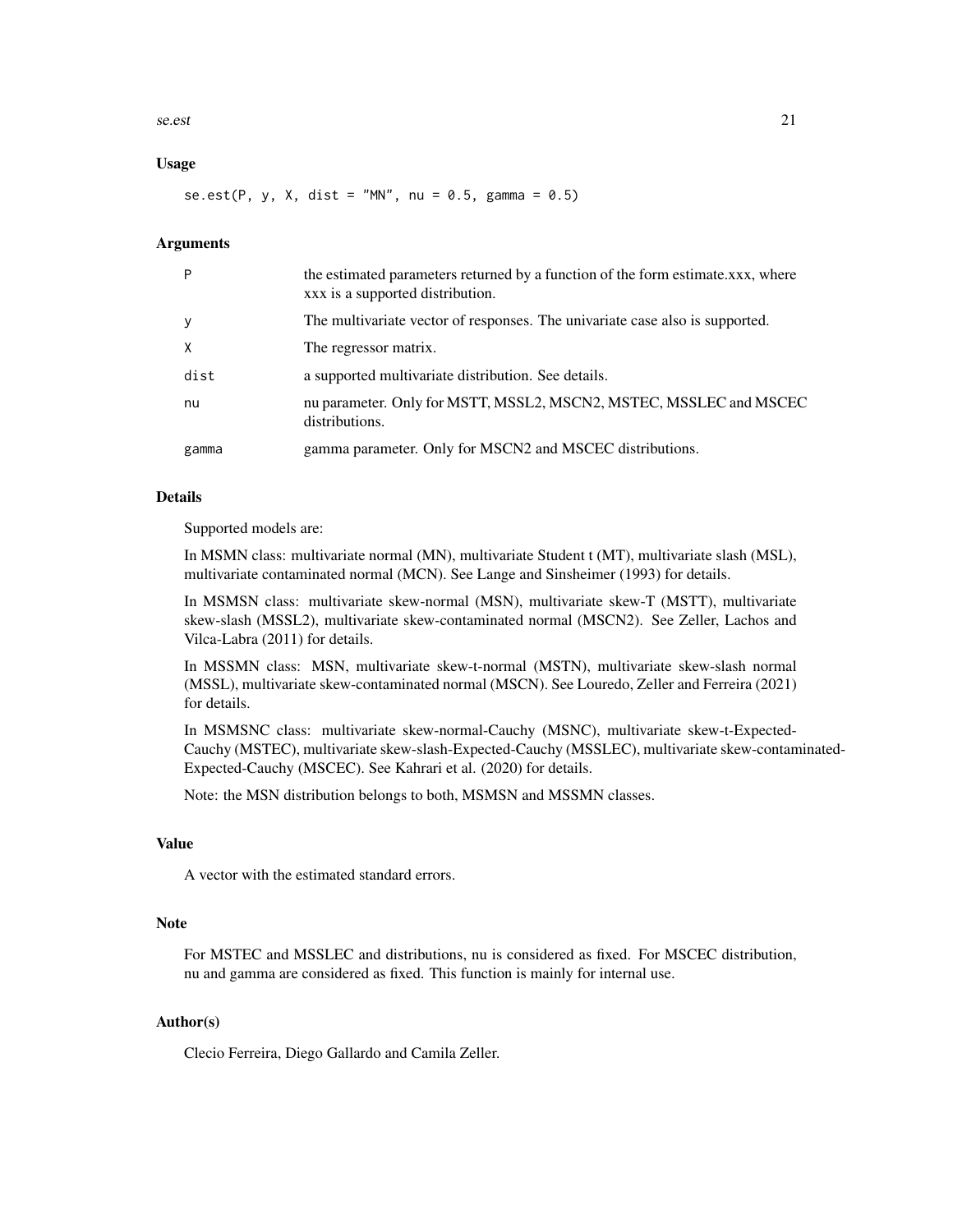#### <span id="page-21-0"></span>References

Kahrari, F., Arellano-Valle, R.B., Ferreira, C.S., Gallardo, D.I. (2020) Some Simulation/computation in multivariate linear models of scale mixtures of skew-normal-Cauchy distributions. Communications in Statistics - Simulation and Computation. In press. DOI: 10.1080/03610918.2020.1804582

Lange, K., Sinsheimer, J.S. (1993). Normal/independent distributions and their applications in robust regression. Journal of Computational and Graphical Statistics 2, 175-198.

Louredo, G.M.S., Zeller, C.B., Ferreira, C.S. (2021). Estimation and influence diagnostics for the multivariate linear regression models with skew scale mixtures of normal distributions. Sankhya B. In press. DOI: 10.1007/s13571-021-00257-y

Zeller, C.B., Lachos, V.H., Vilca-Labra, F.E. (2011). Local influence analysis for regression models with scale mixtures of skew-normal distributions. Journal of Applied Statistics 38, 343-368.

#### Examples

```
data(ais, package="sn") ##Australian Institute of Sport data set
attach(ais)
##It is considered a bivariate regression model
##with Hg and SSF as response variables and
##Hc, Fe, Bfat and LBM as covariates
y<-cbind(Hg,SSF)
n<-nrow(y); m<-ncol(y)
X.aux=model.matrix(~Hc+Fe+Bfat+LBM)
p<-ncol(X.aux)
X<-array(0,dim=c(2*p,m,n))
for(i in 1:n) {
   X[1:p,1,i]=X.aux[i,,drop=FALSE]
   X[p+1:p,2,i]=X.aux[i,,drop=FALSE]
}
##See the simulated regressor matrix X
##X
aux<-estimate.MN(y,X) ##Estimate the parameters for the MN regression model
aux$estimate[,2] ##Estimated standard errors (se) by the estimate.MN function
se.est(aux$estimate[,1], y, X, dist="MN") ##Estimated se for the MN model
```
tgamma *Truncated gamma distribution*

# **Description**

Compute the probability density and quantile functions for the truncated gamma distribution with shape and scale parameters, restricted to the interval (a,b).

#### Usage

```
dtgamma(x, shape, scale = 1, a = 0, b = Inf)
qtgamma(p, shape, scale = 1, a = 0, b = Inf)
```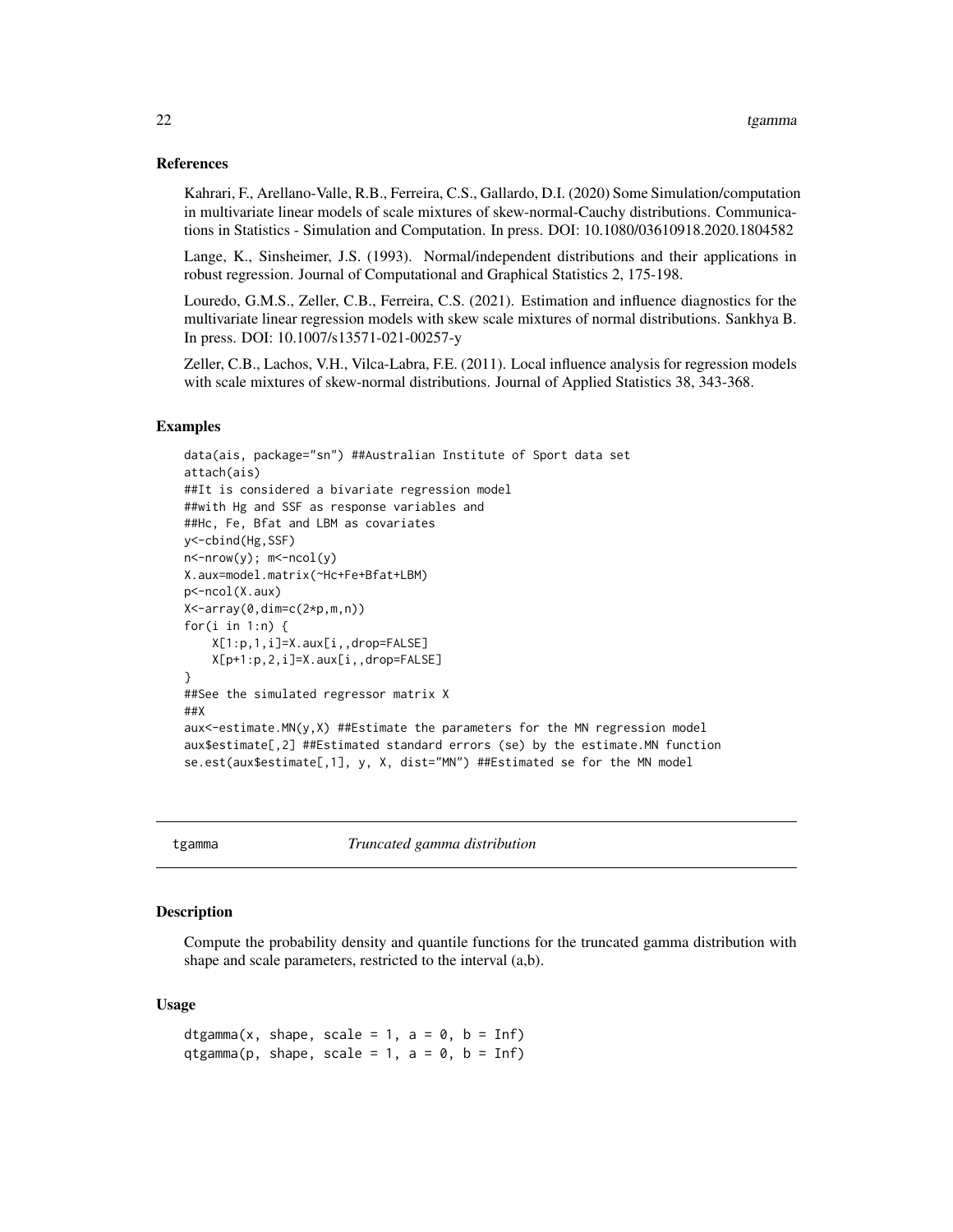#### <span id="page-22-0"></span>vech 23

#### Arguments

| x     | vector of quantiles     |
|-------|-------------------------|
| Ŋ     | vector of probabilities |
| shape | shape parameter         |
| scale | scale parameter         |
| a     | lower limit of range    |
|       | upper limit of range    |

# Value

dtgamma gives the density function for the truncated gamma distribution. qtgamma gives the quantile function for the truncated gamma distribution.

# Note

Auxiliary function to compute the E step for the Slash and Skew-slash models.

# Author(s)

Clecio Ferreira, Diego Gallardo and Camila Zeller

# Examples

```
##probability density and quantile function of the truncated gamma
##model with shape and scale parameters equal to 1
##evaluated in 2 and 0.75, respectively
dtgamma(2, shape=1, a=1)
qtgamma(0.75, shape=1, a=1)
##standard gamma distribution with shape parameter 2 evaluated in 1
dtgamma(1, shape=2)
dgamma(1, shape=2)
```
vech *Vectorize a symmetric matrix*

# Description

vech takes the upper diagonal from a symmetric matrix and vectorizes it.

#### Usage

vech(x)

#### Arguments

x a symmetric matrix.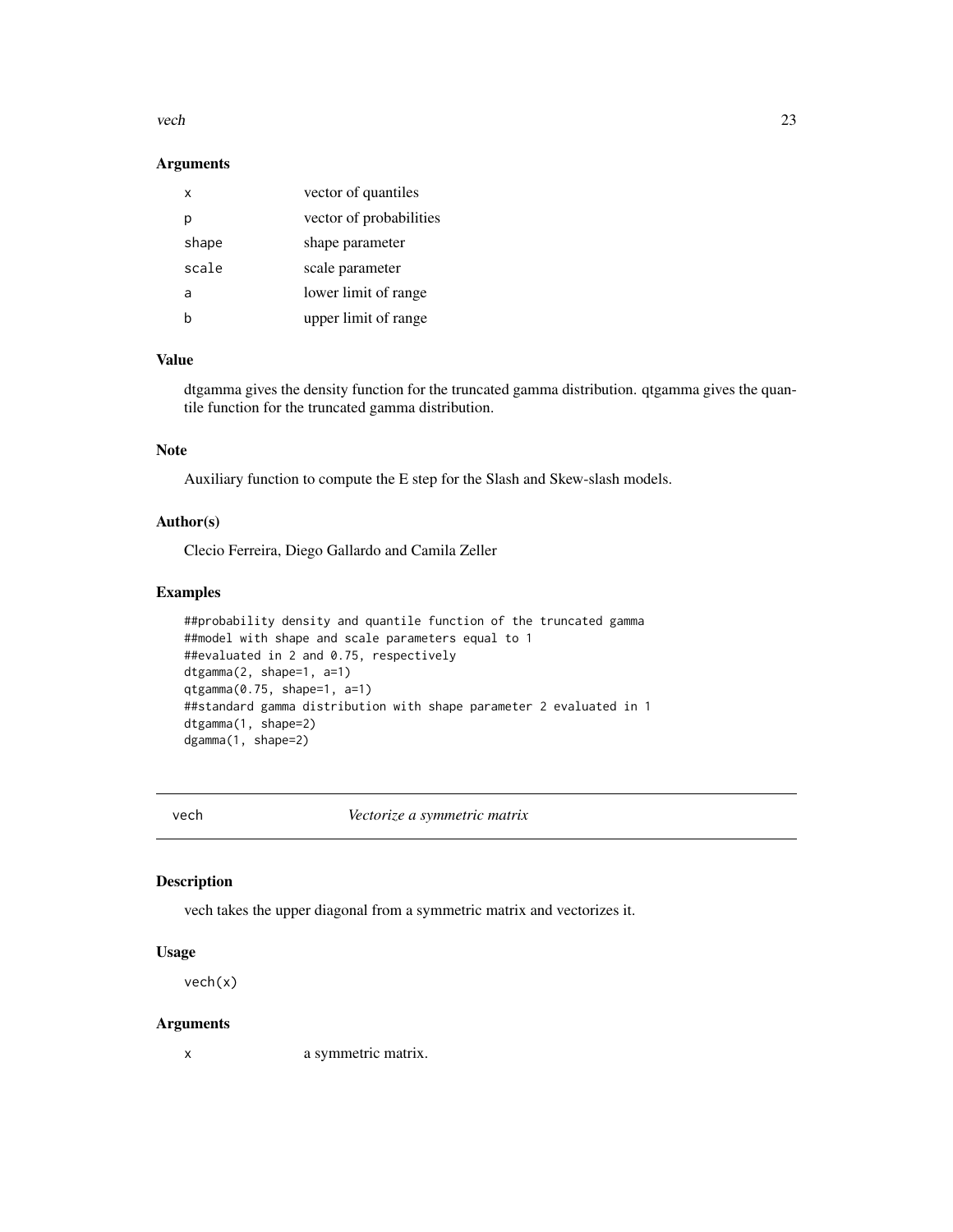<span id="page-23-0"></span>A vector with the components of the upper diagonal from the matrix, listed by row.

# Note

For internal use.

# Author(s)

Clecio Ferreira, Diego Gallardo and Camila Zeller.

# Examples

```
A<-matrix(c(1,2,2,5),nrow=2)
##vectorized A matrix
B<-vech(A)
B
##reconstitute matrix A using B
xpnd(B,2)
```
xpnd *Reconstitute a symmetric matrix from a vector.*

# Description

xpnd reconstitutes a symmetric matrix from a vector obtained with the vech function.

# Usage

 $xpnd(x, nrow = NULL)$ 

# Arguments

|      | vector with the components of the upper diagonal of the matrix |
|------|----------------------------------------------------------------|
| nrow | dimension of the matrix to be reconstitute.                    |

#### Value

A symmetric matrix.

# Note

For internal use.

# Author(s)

Clecio Ferreira, Diego Gallardo and Camila Zeller.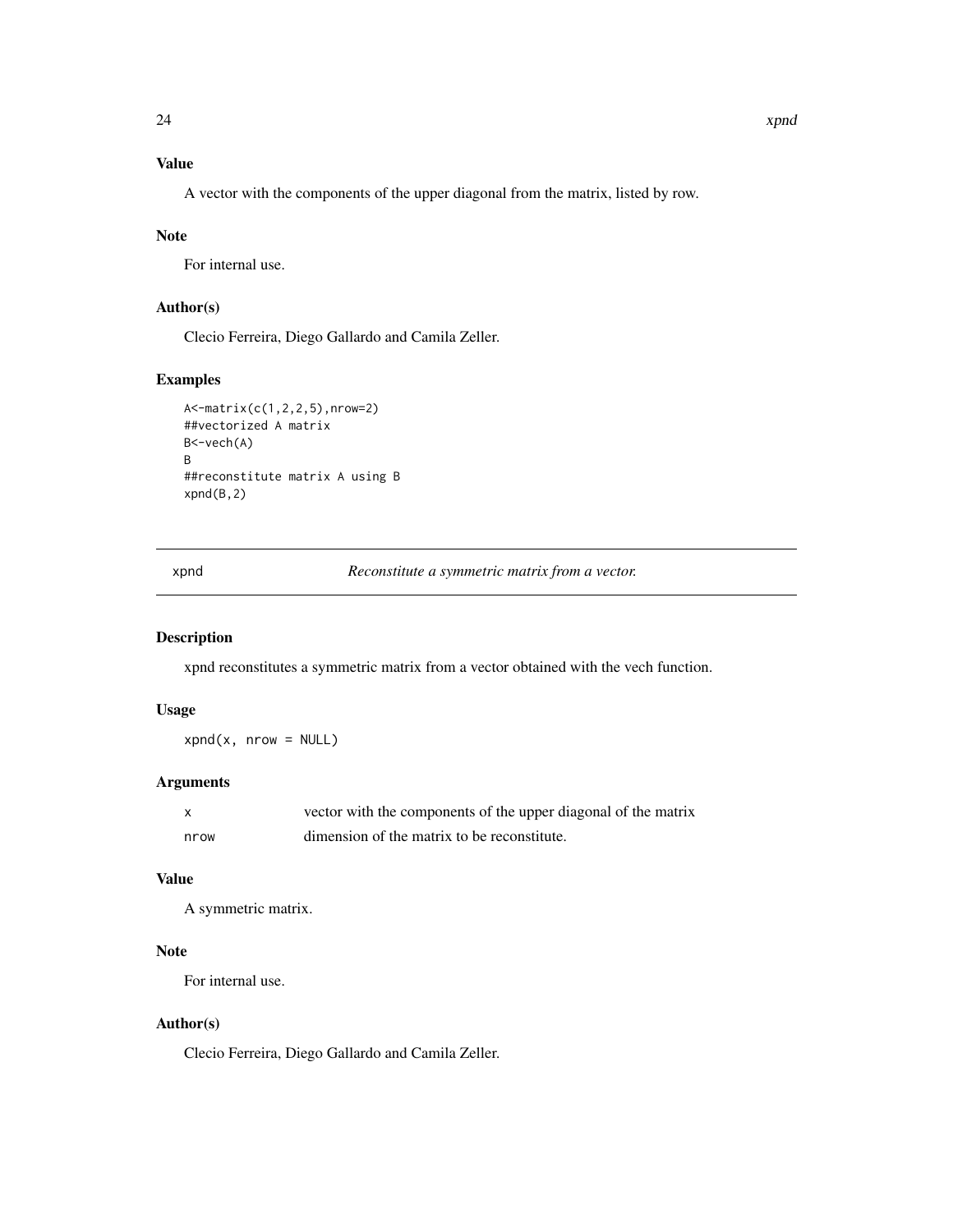xpnd 25

# Examples

```
A<-matrix(c(1,2,2,5),nrow=2)
##vectorized A matrix
B<-vech(A)
B
##reconstitute matrix A using B
xpnd(B,2)
```